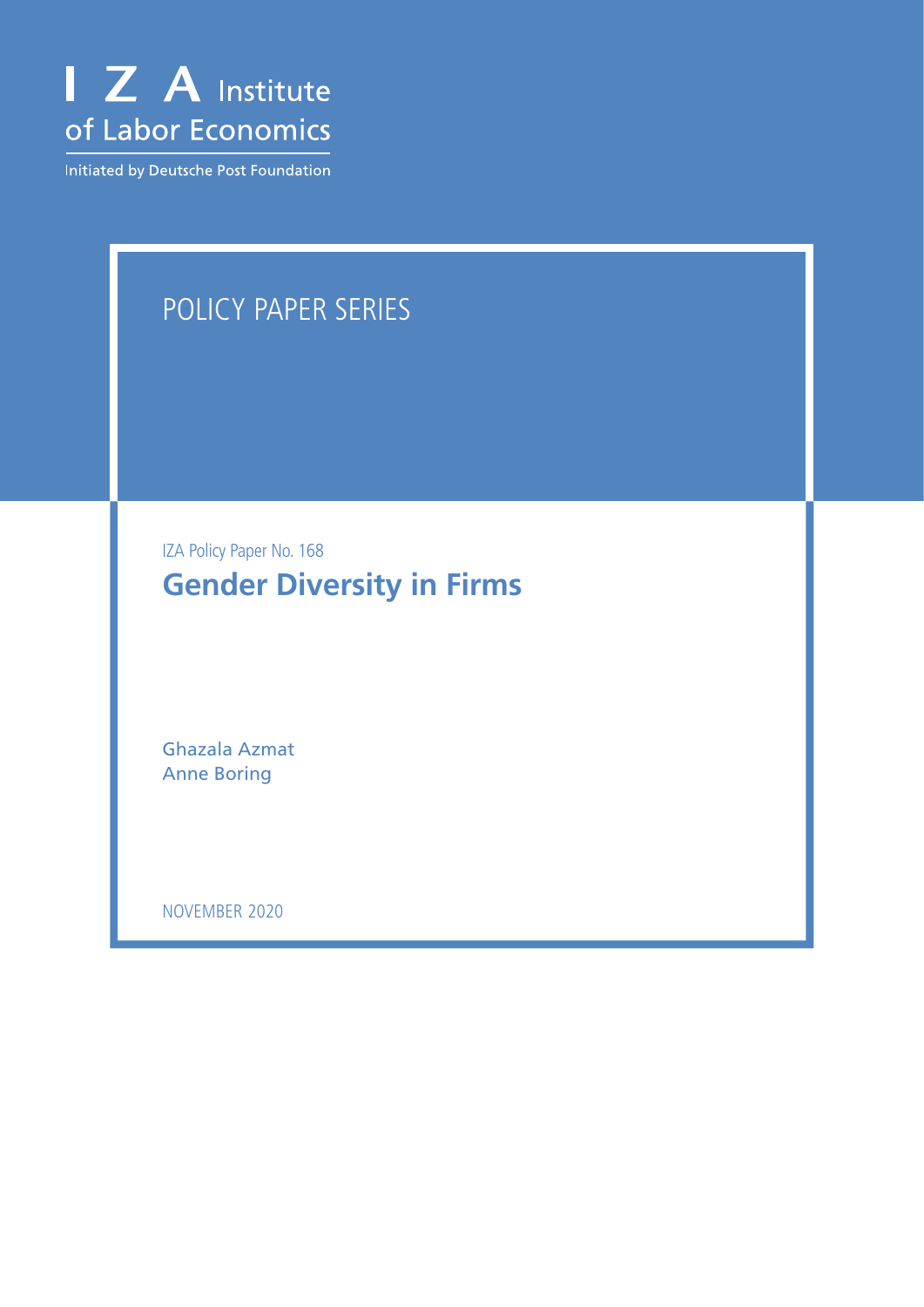

Initiated by Deutsche Post Foundation



Any opinions expressed in this paper are those of the author(s) and not those of IZA. Research published in this series may include views on policy, but IZA takes no institutional policy positions. The IZA research network is committed to the IZA Guiding Principles of Research Integrity.

The IZA Institute of Labor Economics is an independent economic research institute that conducts research in labor economics and offers evidence-based policy advice on labor market issues. Supported by the Deutsche Post Foundation, IZA runs the world's largest network of economists, whose research aims to provide answers to the global labor market challenges of our time. Our key objective is to build bridges between academic research, policymakers and society.

IZA Policy Papers often represent preliminary work and are circulated to encourage discussion. Citation of such a paper should account for its provisional character. A revised version may be available directly from the author.

| IZA - Institute of Labor Economics                 |                                                      |             |  |  |
|----------------------------------------------------|------------------------------------------------------|-------------|--|--|
| Schaumburg-Lippe-Straße 5–9<br>53113 Bonn, Germany | Phone: +49-228-3894-0<br>Email: publications@iza.org | www.iza.org |  |  |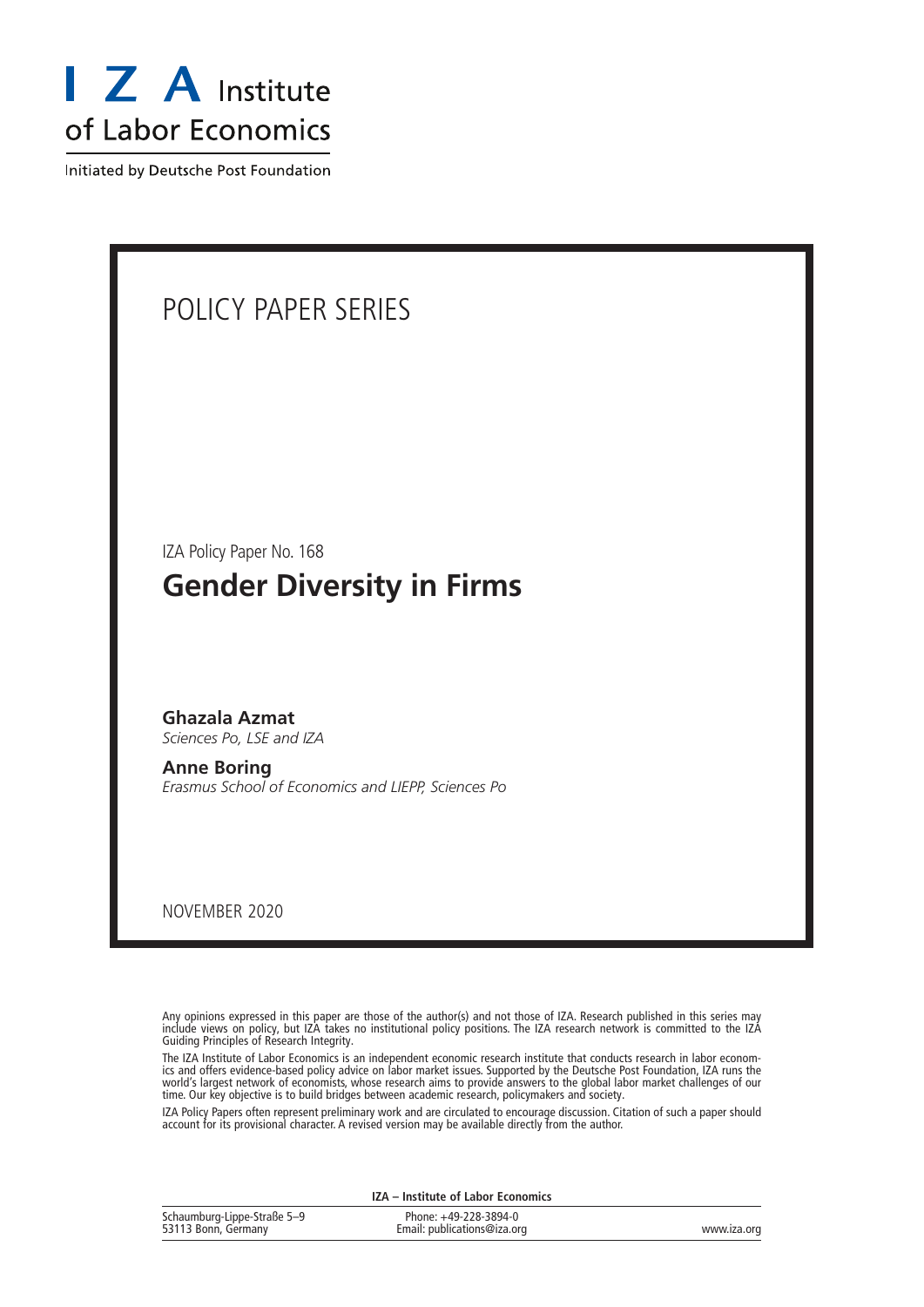# ABSTRACT

## **Gender Diversity in Firms\***

This paper explores the recent efforts by the corporate world and public policy to increase the number of women in leadership positions in the workplace. We review and empirically evaluate the "business case" for gender equality, showing some evidence in favour of it. Despite the evidence and growing support, progress towards more diversity in leadership positions has been slow. We study the importance of supply-side constraints, as well as the main diversity policies (gender quotas, mentoring and network programs, diversity training to change firm culture, and family friendly policies) that have been implemented. We focus on the effectiveness of these policies, their shortcomings, as well as potential future steps that could help guide policy.

| <b>JEL Classification:</b> | J16, M14                          |
|----------------------------|-----------------------------------|
| Keywords:                  | gender, firms, diversity policies |

**Corresponding author:** Ghazala Azmat Department of Economics Sciences Po 28 Rue des Saint-Peres 75007 Paris France E-mail: ghazala.azmat@sciencespo.fr

<sup>\*</sup> forthcoming in: Oxford Review of Economic Policy.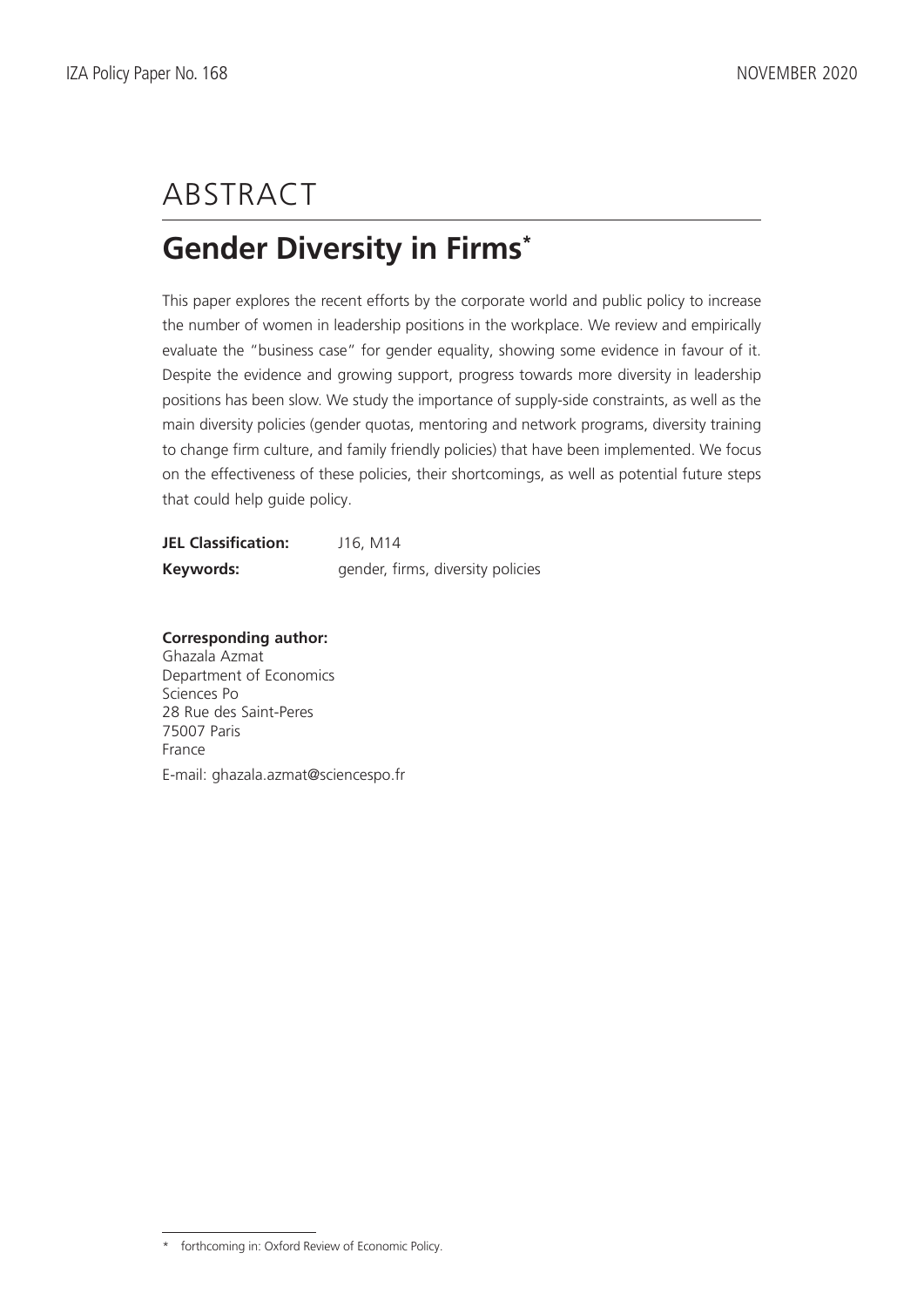#### **1.Introduction**

In recent years, the "business case" for gender diversity in the workplace, which refers to the argument often cited by business leaders that more diverse teams and leadership make businesses grow and become more competitive, has emerged and gained a great deal of support. It is often argued that a team that is too homogenous may ignore relevant alternatives, and it may reinforce its members' own biases in their decisions. Diversity is believed to bring not only more creativity, but also a different perspective and highlight different unsatisfied product needs that a non-diverse team would have been unable to find. Moreover, the apparent sensitivity of a firm to the issue of diversity could help it attract top talents.

Despite the growing support for the business case among large corporations and consulting firms, and despite the fact that the push for diversity has been the backbone for some important public policies, such as the introduction of gender quotas on boards and committees, progress towards more diversity in leadership positions has been slow. In the United Kingdom, for example, the percentage of women among managers, directors, and senior officials has grown only from 31% in 2001 to 35% in 2018.[1](#page-3-0) The percentage of women in senior managements positions remains much lower – for instance, in the UK, the percentage of women among chief executives or senior officials has stagnated at 23% between 2001 and 2018. This slow progress is puzzling, given the support lent by firms to the business case, with the notion that diversity is desirable from the perspective of competitiveness.

An important question, therefore, is why has progress been slow? In this article, we start by discussing the "case" outlined by the business world on the importance and desire for diversity and inclusion in the workplace. We ask whether there is evidence to support the case in terms of performance benefits to firms, and, importantly, why firms may not adopt policies when it is arguably good for productivity. We combine an empirical analysis with arguments from the management literature, as well as from large auditing firms and think tanks, to show that there is support for businesses' underlying belief of a positive association between diversity and firm competitiveness. Using a novel and detailed dataset covering 3,800 large corporations from member countries of the Organisation for Economics Co-operation and Development (OECD),

<span id="page-3-0"></span><sup>&</sup>lt;sup>1</sup>[https://www.ons.gov.uk/employmentandlabourmarket/peopleinwork/employmentandemployeetypes/datasets/emplo](https://www.ons.gov.uk/employmentandlabourmarket/peopleinwork/employmentandemployeetypes/datasets/employmentbyoccupationemp04) [ymentbyoccupationemp04](https://www.ons.gov.uk/employmentandlabourmarket/peopleinwork/employmentandemployeetypes/datasets/employmentbyoccupationemp04)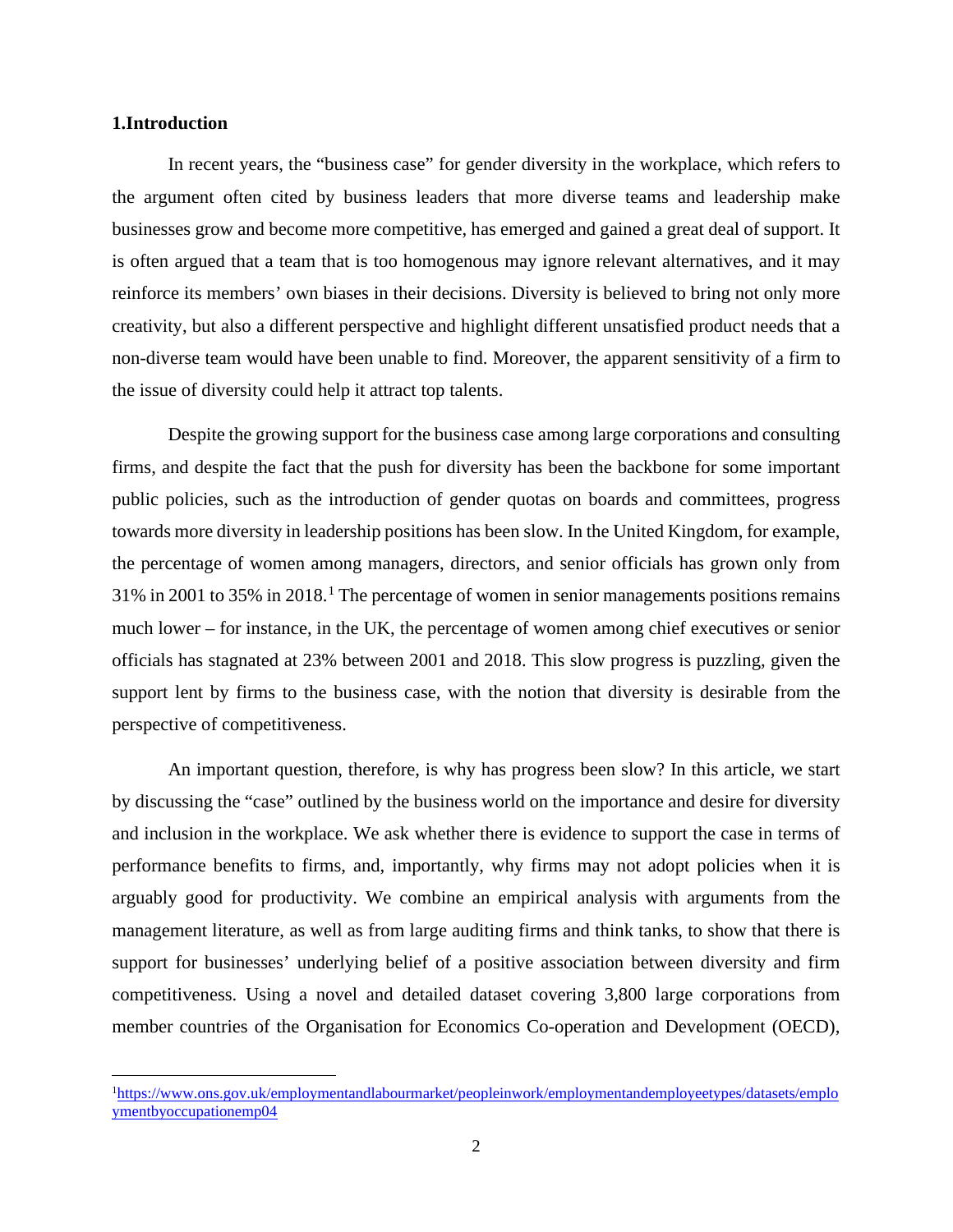which allows us to document the extent to which large publicly traded firms and other large organizations have implemented policies in favour of gender diversity, we address three important issues. First, we look at the determinants of the percentage of women in firms, as a function of diversity policy implementation. Second, to understand whether diversity is good for productivity, we explicitly look at the relationship between performance and firm diversity. Third, to understand why some firms may not be adopting diversity policies (potentially, to their desired level), we look at heterogeneity across country and sector in factors that may constrain firms in terms of adoption potential.

We then move to the second part of the paper in which we discuss the main gender diversity policies that firms have adopted to address inclusion and, in particular, gender diversity, focusing on four major strategies – (i) quotas, (ii) mentoring and networks, (iii) firm culture, and (iv) family friendliness. In particular, we study the common policies firms implement to reduce workplace inequalities, such as gender quotas on boards, the impact of diversity and anti-bias training, reducing women's workplace isolation via the creation of networks and mentoring programs, as well as the effectiveness of flexibility and support for those with care responsibilities. We discuss the evidence on the effectiveness of these policies, showing that the findings are often mixed, in terms of their success. While there is some evidence of a positive effect of some of these polices on performance, as well as other dimensions, there are also limitations. For each strategy type, we discuss the policy shortcomings that could contribute to their lack of effectiveness, as well as potential future steps that could help guide policy.

In the final part of the paper, we offer a broader discussion on what challenges remain with respect to tackling gender diversity in the workplace. We explore, for instance, how some labour market and human capital factors may be limiting the scope for firms to effectively implement the business case. Barriers to entry may still discourage or prevent women from pursuing careers in fields that would enable them to reach leadership positions, making it difficult for firms to hire women in higher level ranks. Additionally, pursuing academic and policy analyses is often limited by the possibility to conduct the necessary research – for instance, conducting economic experiments – because of practical or ethical concerns.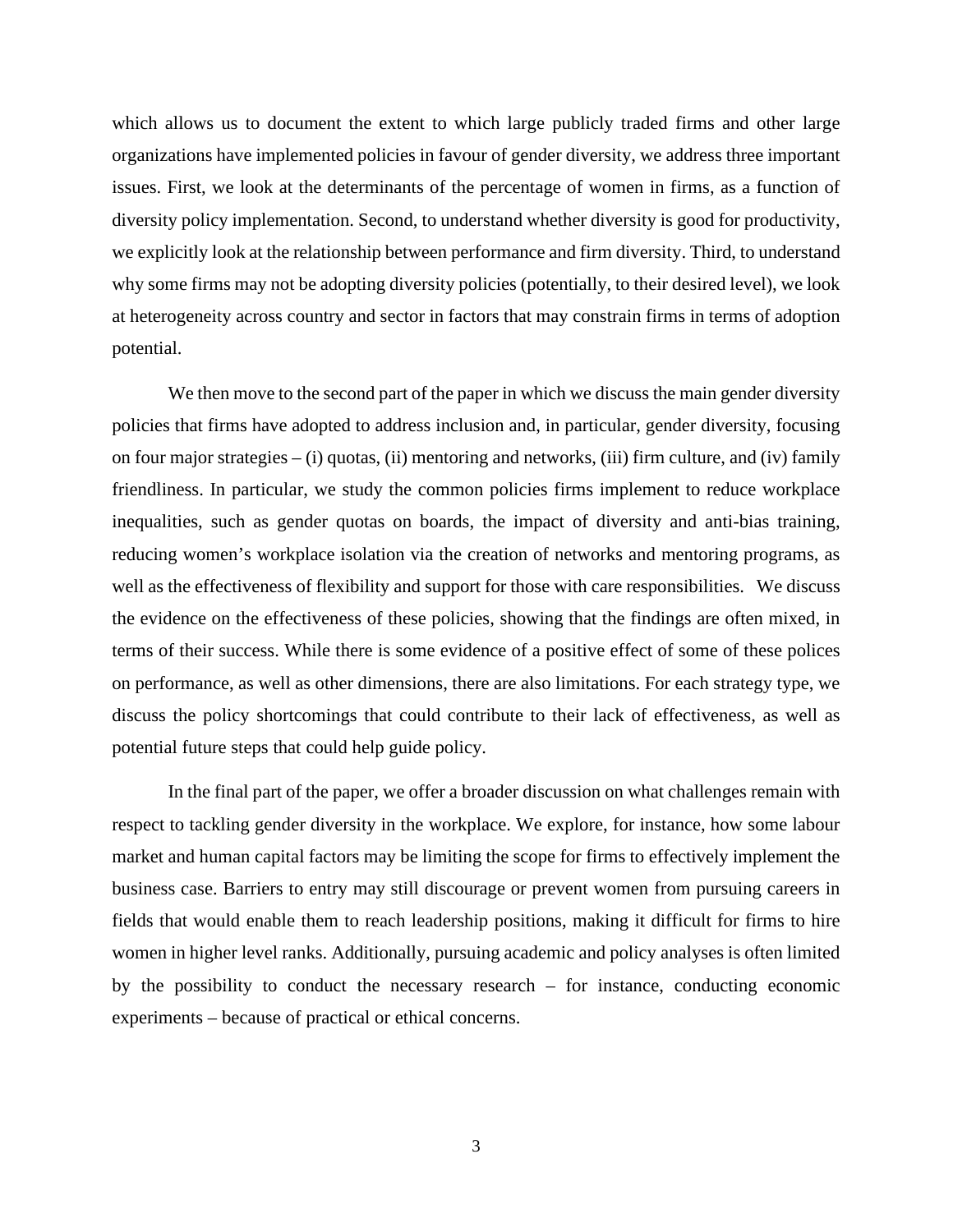#### **2.The Business Case for Gender Equality**

#### **2.1. The Origins of the Business Case**

The business case for diversity<sup>[2](#page-5-0)</sup>, which can be defined as "the expectation that organizations that manage diversity well will also improve their performance" (Oberfield, 2014), emerged in the management literature in the early 1990s. The origins of the business case date back to an article in the Harvard Business Review by R. Roosevelt Thomas Jr., in which he argued that, while affirmative action policies alone could lead to the hiring of women and minorities at the entry level, diversity management was a means to help women and minorities move up the ranks within firms (Roosevelt Thomas, 1990). He argued that enabling members of these groups to reach middle-management and leadership positions through diversity management was a means of "business survival" for firms.

In the academic literature, Cox and Blake (1991) were among the first to study the relationship between diversity management and organizational competitiveness – laying out the main theoretical underpinnings for the business case for diversity. They argue that better diversity management can reduce costs for firms, for instance by reducing turnover rates of women and minorities who leave firms for lack of satisfaction with their overall careers and advancement opportunities. The article also develops the "resource-acquisition argument", which states that firms with sound management practices can attract the most productive workforce through reputation effects. Firms can also earn a marketing, creativity, and problem-solving edge, by gaining from the insights of a more culturally diverse pool of workers. Finally, the authors argue that firms that effectively manage diversity can become more competitive by being more flexible regarding changes in the business environment.

Following this initial academic push in favour, the business case for diversity created a shift in public policies, mainly in the direction of improving firm governance by increasing diversity in boards. For instance, in 2003, the Tyson Report on the Recruitment and Development of Non-Executive Directors, which was commissioned by the British Department of Trade & Industry, explicitly launched the business case for gender equality, stating "Diversity in the backgrounds, skills, and experiences of [non-executive directors] enhances board effectiveness by bringing a wider range of perspectives and knowledge to bear on issues of company performance,

<span id="page-5-0"></span><sup>&</sup>lt;sup>2</sup> Alternative terms also exist in the literature, such as the "value-in-diversity perspective" (Herring, 2009).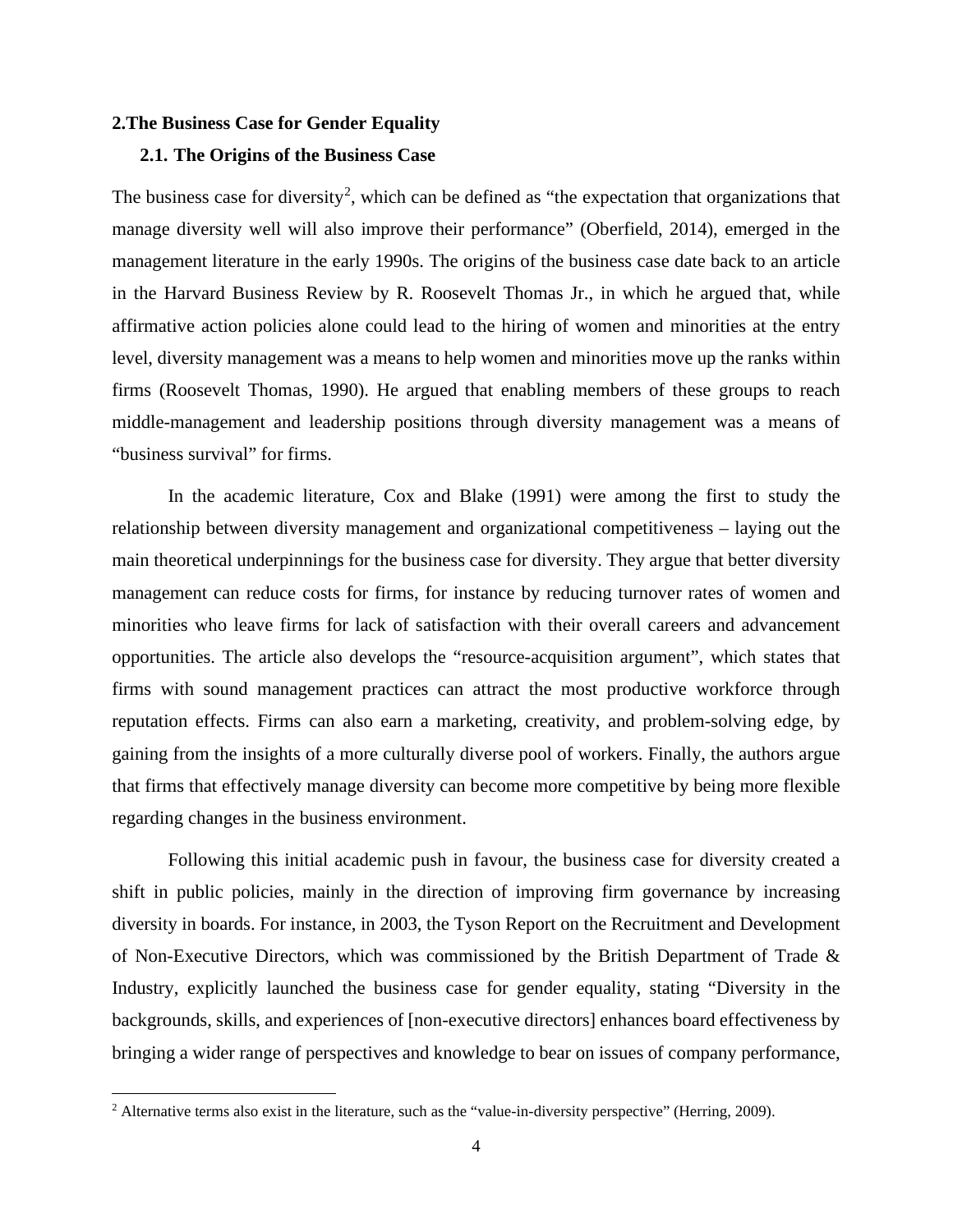strategy and risk. Board diversity can also send a positive and motivating signal to customers, shareholders and employees, and can contribute to a better understanding by the company's leadership of the diverse constituencies that affect its success" (London Business School, 2003). Several countries adopted this line of reasoning and started to introduce gender quotas. While Israel was the first country to implement a quota  $law<sup>3</sup>$  $law<sup>3</sup>$  $law<sup>3</sup>$  in 1999, requiring boards of public companies to comprise at least one woman, Norway initiated a more widespread movement towards gender equality on boards in 2003. Since then, other European countries have adopted a binding quota for women on boards (Belgium and France in 2011, Italy in 2012, and Germany in 2015). Some other countries have implemented "soft" measures, such as non-binding gender quotas on boards, to encourage gender diversity on boards of large firms (Austria, Denmark, Finland, Greece, Iceland, Ireland, Luxemburg, the Netherlands, Poland, Portugal, Slovakia, Spain, Sweden, and the United Kingdom) (de Cabo et al., 2019; European Commission, 2019).

The support in favour of the business case gained further traction in the wake of the 2008 financial crisis, with the emergence of the "Lehman Sisters" argument developed in 2009 by Neelie Kroes, the European Union Commissioner for Competition.<sup>[4](#page-6-1)</sup> She argued that the crisis would not have "happened like it did" had there been more diversity in the banking industry, because women are more risk-averse than men. Also in 2009, a highly-cited sociology article evaluated the pros and cons of the business case for gender diversity, concluding that gender diversity was associated with increased sales revenue, more customers, and greater relative profits (Herring, 2009).

More recently, large auditing firms and think tanks have furthered the push in favour of the business case for gender diversity and inclusion – for instance, Deloitte (2013, 2014, 2015), Boston Consulting Group (2017), McKinsey (2018), the Centre for Talent Innovation (2013), and the World Economic Forum, which has been publishing its *Global Gender Gap Report* since 2006. In the reports published by these different organizations, the business case for gender equality generally relies on one or more of the following arguments, which state that initiatives to promote gender equality lead to better business outcomes; better profitability; better productivity; increase in attracting and retaining talent; more creativity, innovation and openness; better reputation; better understanding of consumers and clients; encourages women to study business or ask for leadership

<span id="page-6-0"></span><sup>&</sup>lt;sup>3</sup> The Israel Companies Law

<span id="page-6-1"></span><sup>4</sup> https://ec.europa.eu/commission/presscorner/detail/en/SPEECH\_09\_344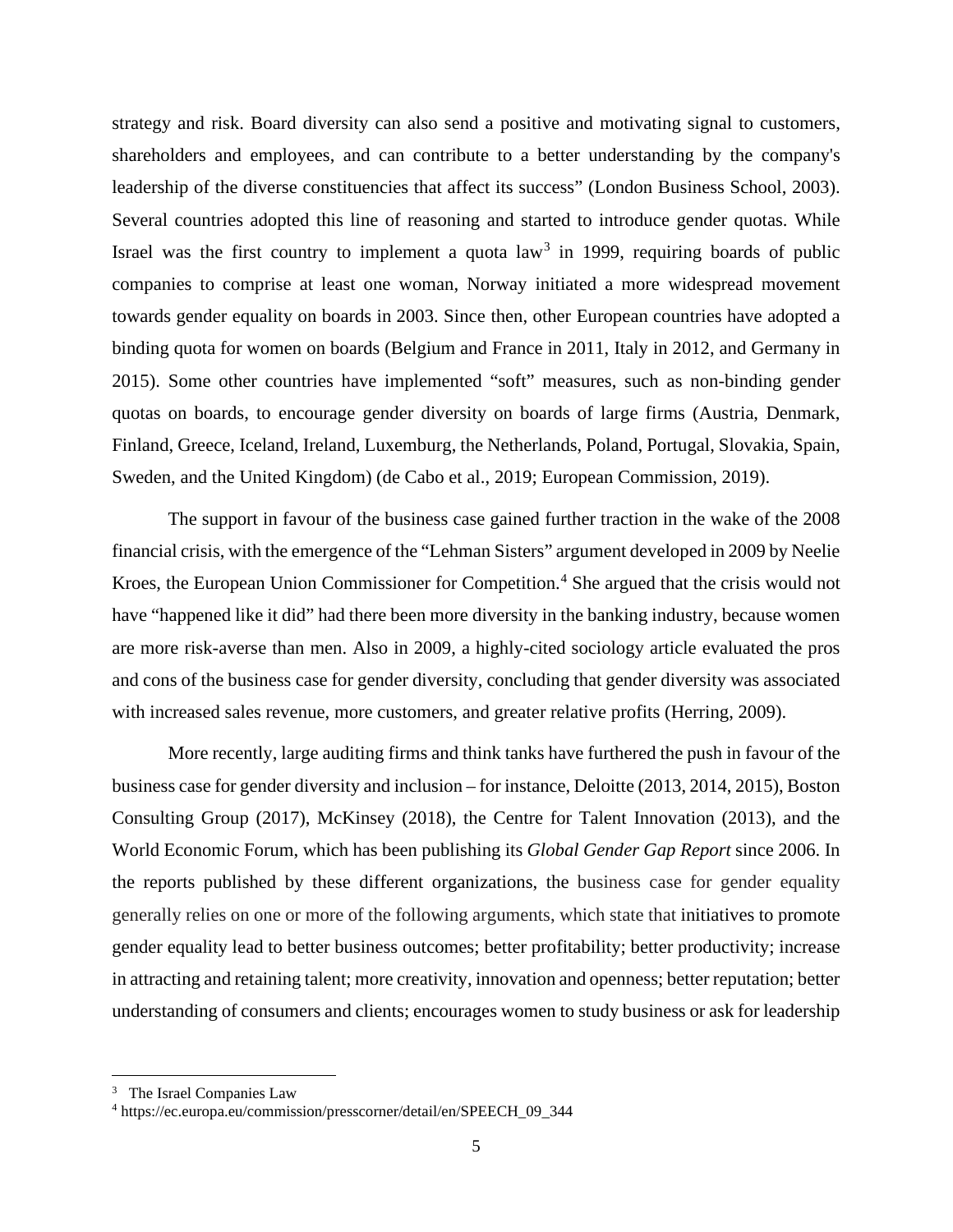positions; more economic growth. The arguments used tend to cast women as the "superheroes" of tomorrow's business world (Adams, 2016).

To a large extent, these arguments rest on correlational evidence. Many of the papers that study these arguments, at the firm level, are in the sociology and management literatures, and use observational data (Kirsch, 2018). Causal evidence for the business case is limited, with much of the analysis often ignoring important selection effects – for instance, women in the finance industry may actually be more risk-taking on average than men (Adams & Ragunathan, 2017). Nonetheless, this correlational evidence has effectively led to the apparent corporate embrace of the importance of gender diversity for business. However, despite this support, women in leadership positions remain underrepresented. While the numbers are growing, it is not well-understood why there is a persistent disparity in corporate perception and in reality. In the remaining part of this section, we look empirically at the determinants of gender diversity, as a function of diversity policy implementation; the relationship between performance relationship and firm diversity; and, finally, at the potential constraints that firms face in tackling diversity issues.

#### **2.2. Evidence for the Business Case**

The business case has gained traction in the corporate world in recent years. For instance, company survey data collected by the International Labour Organization (ILO) show that when firms are asked whether enterprise initiatives to promote gender equality had helped enhance their business outcomes, 57.4% agree (ILO, 2019). Only one in five reported that these initiatives had not led to an improvement in business outcomes. In terms of how the outcomes have improved, 60.2% reported better profitability and productivity, 56.8% reported increased ability to attract and retain talent, 54.4% reported greater creativity, innovation and openness, 54.1% said their enterprise reputation had been enhanced, and 36.5% reported being better able to gauge consumer interest and demand (ILO, 2019).

#### **2.2.1. Descriptive Analysis of Policies and Gender Diversity**

As the push for gender diversity in corporate governance has increased, some organizations have emerged to keep track of the progress firms have been making towards gender equality in leadership positions. Vigeo Eiris, a company related to Moody's that provides ratings on organizations' environmental, social and governance worldwide, collects data on nearly 4,000 firms to document the extent to which large publicly traded firms and other large organizations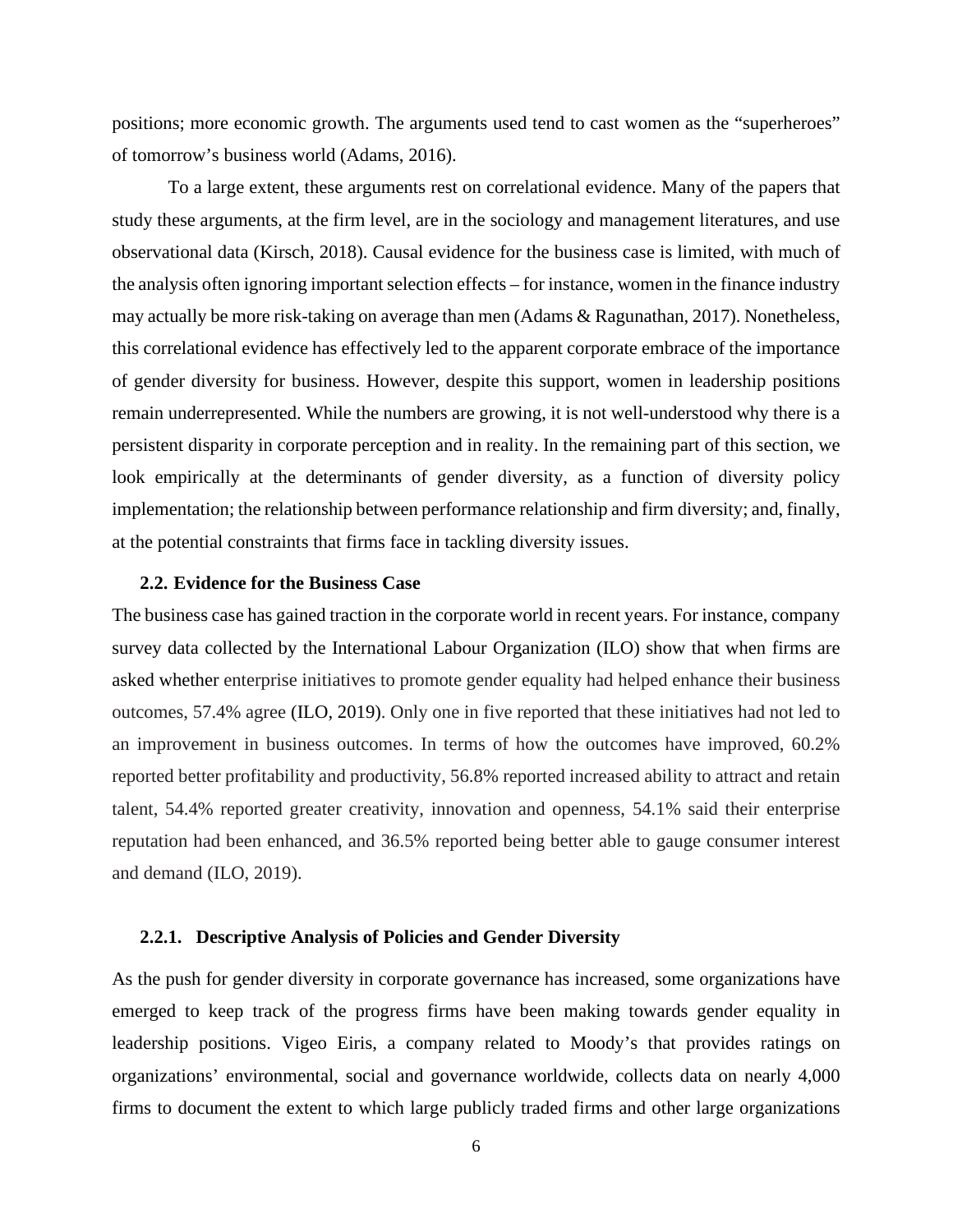have implemented policies in favour of gender diversity, as well as the percentage of women on boards, in the C-suite, and in management positions. These data are used by organizations that promote gender diversity in leadership and in governance, such as the LeaderXXchange. In what follows, we use this novel dataset, which also contains the name of firms, sector, and country information, to study the relationships between the types of policies implemented and the percentage of women in leadership positions, as well as firm performance.

In Table 1, we show the representation of women in leadership positions – looking at the percentage of women on boards, in C-suite, and in management, across large firms of OECD countries, as of November 2019. There are 21.4% of women on boards of these large corporations, 15.8% of women in C-suite positions, and 24.6% in management positions. Overall, 29% of the 3,812 firms do not have any women in the C-suite, 15.4% do not have any women on boards, and only 1.3% do not have any women in management positions.

While the percentages are below 42% for all variables, and across all countries, there remains a great deal of disparity between countries. Countries with binding public policies, and imposing strong incentives for gender equality on firms, tend to show higher percentages of women in leadership positions in firms. For instance, large firms from countries that have implemented gender quotas policies show the highest representation of women. Norway and France, which arguably apply the most constraining quotas (and enforcing a threshold of 40% of women), have the highest percentages of women on boards in their largest corporations (41.8% for Norway, and 41.4% for France). Cultural differences and gender norms seem to also influence the extent to which firms increase the share of women in leadership positions. For instance, Asian firms in the dataset (Japan and South Korea) have the lowest share of women in all types of leadership positions (2.9% and 3.4% of women in the C-suite in the Japanese and Korean firms, respectively).

Table 2 presents the use of different types of policies that firms have adopted, by country. These statistics show that a majority of firms across OECD countries have implemented basic policies in favour of gender equality. In all countries, except for South Korea, at least 50% of firms have a formalized gender diversity policy or statement in place (*Diversity policy*). Overall, only 21.4% of firms do not have a diversity policy. While these policies may serve as a signal of firms'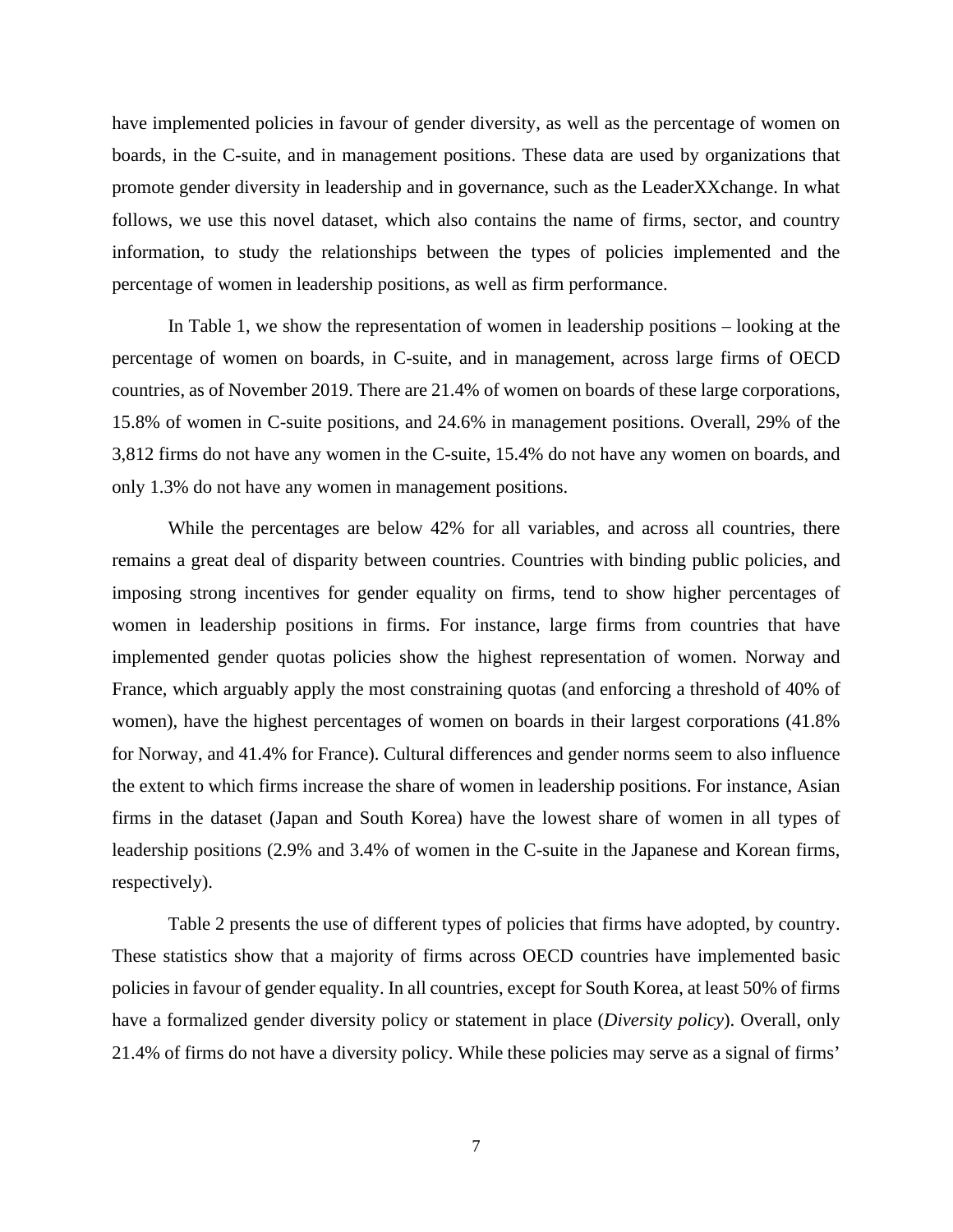willingness to embrace the business case for gender equality, their effectiveness in terms of enabling more women to reach leadership positions seems rather limited.

| Country      | Women     | Women      | Women in   | Number   |
|--------------|-----------|------------|------------|----------|
|              | on Boards | in C-suite | management | of firms |
| Australia    | 22.7%     | 21.7%      | 30.8%      | 361      |
| Austria      | 29.5%     | 9.2%       | 27.9%      | 26       |
| Belgium      | 32.7%     | 15.7%      | 27.6%      | 35       |
| Canada       | 23.7%     | 16.2%      | 26.3%      | 224      |
| Chile        | 10.7%     | 10.3%      | 20.7%      | 26       |
| Denmark      | 26.7%     | 11.1%      | 31.1%      | 27       |
| Finland      | 32.6%     | 21.9%      | 24.8%      | 36       |
| France       | 41.4%     | 19.5%      | 33.5%      | 159      |
| Germany      | 25.8%     | 8.1%       | 23.4%      | 165      |
| Ireland      | 20.7%     | 14.8%      | 27.2%      | 21       |
| Israel       | 21.2%     | 22.2%      | 38.7%      | 37       |
| Italy        | 34.5%     | 13.6%      | 24.5%      | 73       |
| Japan        | 6.7%      | 2.9%       | 9.0%       | 571      |
| Luxembourg   | 18.7%     | 9.0%       | 21.4%      | 20       |
| Mexico       | 7.3%      | 4.4%       | 21.9%      | 32       |
| Netherlands  | 26.4%     | 17.2%      | 24.2%      | 70       |
| New Zealand  | 25.3%     | 23.3%      | 28.6%      | 55       |
| Norway       | 41.8%     | 24.8%      | 30.9%      | 26       |
| Poland       | 19.0%     | 12.0%      | 39.4%      | 25       |
| Portugal     | 19.2%     | 12.0%      | 35.4%      | 11       |
| South Korea  | 1.6%      | 3.4%       | 12.7%      | 137      |
| Spain        | 22.3%     | 14.8%      | 27.8%      | 70       |
| Sweden       | 38.3%     | 24.5%      | 27.0%      | 55       |
| Switzerland  | 22.6%     | 7.8%       | 25.3%      | 55       |
| Turkey       | 15.9%     | 11.3%      | 24.8%      | 23       |
| U.K.         | 23.7%     | 17.5%      | 25.2%      | 454      |
| U.S.A.       | 22.3%     | 19.1%      | 29.9%      | 1,018    |
| <b>Total</b> | 21.4%     | 15.8%      | 24.6%      | 3,812    |

**Table 1. Representation of women in leadership positions**

|  |  |  | by OECD countries' largest firms in terms of market capitalization, 2019 |  |
|--|--|--|--------------------------------------------------------------------------|--|
|  |  |  |                                                                          |  |

*Source: Vigeo Eiris & LeaderXXchange, the Gender Diversity Exchange.* 

*Note: information is collected from publicly available firm reports. Some reports have missing information about the percentage women in boards, C-suite, and management positions*. *Data are from the latest available reports: November 2019.* 

Fewer firms have implemented more binding types of policies. Indeed, a lower share of firms disclose how they implement basic gender anti-discrimination and promotion measures that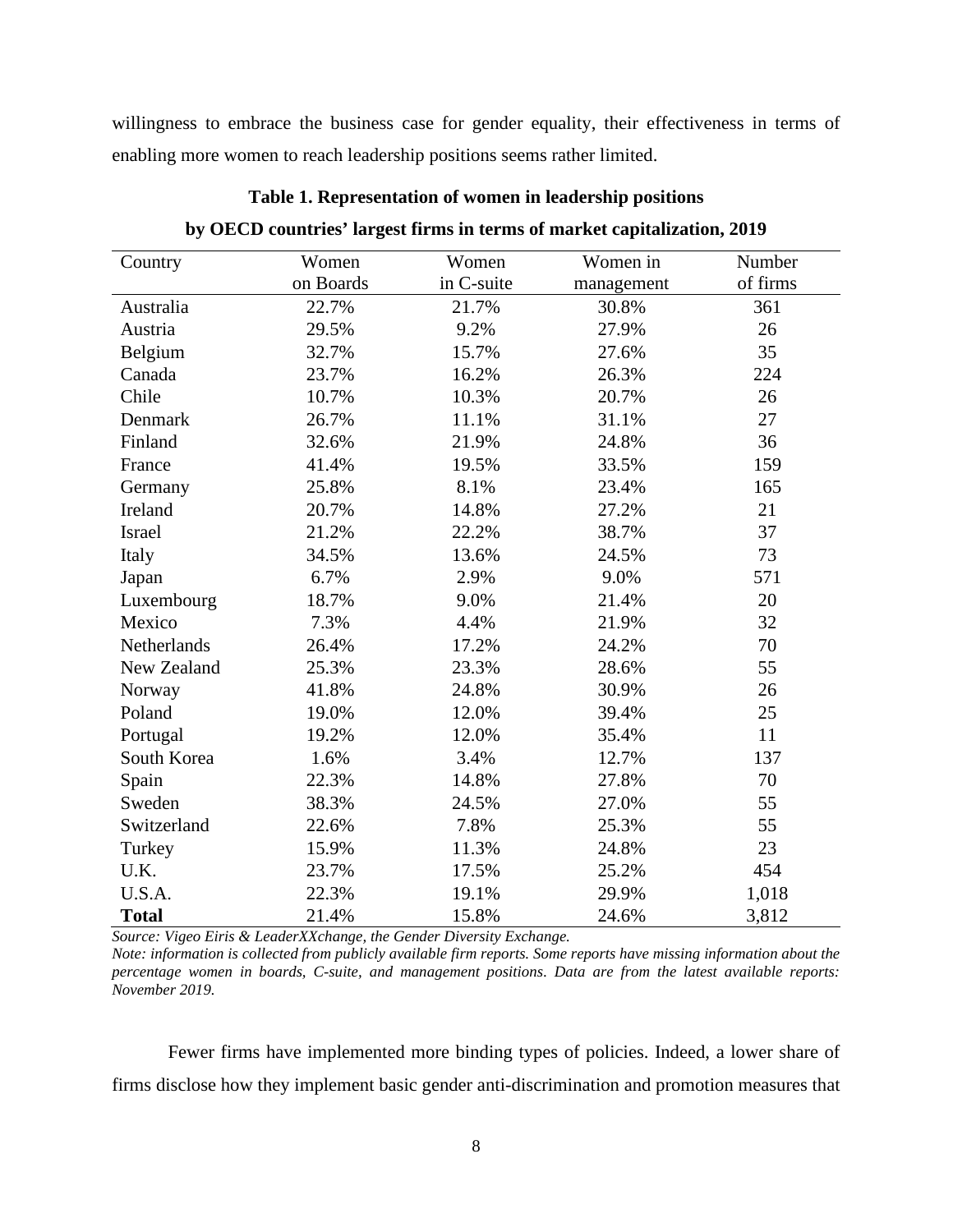apply to a majority of their global workforce, or extensive measures without regard to scope (*Policy implementation*), and the majority of firms have not set a quantified gender target to promote diversity, where "target" is the established goal for the number or percentage the company has set for female employment at any position (e.g. board of directors, C-suite, etc.) (*Quantitative targets*). Only 12.6% of these OECD firms had implemented all three types of policies by the end of 2019.

|             |           | на дея ні тв ті теть от таї ке сарпанданоп, 2012 |              |
|-------------|-----------|--------------------------------------------------|--------------|
| Country     | Diversity | Policy                                           | Quantitative |
|             | Policies  | Implementation                                   | Targets      |
| Australia   | 94.7%     | 56.0%                                            | 21.6%        |
| Austria     | 57.7%     | 61.5%                                            | 19.2%        |
| Belgium     | 68.6%     | 42.9%                                            | 8.6%         |
| Canada      | 85.7%     | 35.3%                                            | 5.8%         |
| Chile       | 88.5%     | 65.4%                                            | 3.8%         |
| Denmark     | 88.9%     | 59.3%                                            | 44.4%        |
| Finland     | 94.4%     | 47.2%                                            | 11.1%        |
| France      | 86.8%     | 81.8%                                            | 35.8%        |
| Germany     | 83.6%     | 62.4%                                            | 32.7%        |
| Ireland     | 71.4%     | 47.6%                                            | 14.3%        |
| Israel      | 45.9%     | 27.0%                                            | 5.4%         |
| Italy       | 95.9%     | 61.6%                                            | 9.6%         |
| Japan       | 65.0%     | 60.2%                                            | 30.3%        |
| Luxembourg  | 80.0%     | 50.0%                                            | 20.0%        |
| Mexico      | 81.3%     | 65.6%                                            | 0.0%         |
| Netherlands | 92.9%     | 58.6%                                            | 21.4%        |
| New Zealand | 85.5%     | 34.5%                                            | 5.5%         |
| Norway      | 76.9%     | 61.5%                                            | 7.7%         |
| Poland      | 56.0%     | 32.0%                                            | 4.0%         |
| Portugal    | 100.0%    | 90.9%                                            | 9.1%         |
| South Korea | 40.9%     | 32.8%                                            | 1.5%         |
| Spain       | 87.1%     | 71.4%                                            | 20.0%        |
| Sweden      | 89.1%     | 58.2%                                            | 18.2%        |
| Switzerland | 78.2%     | 45.5%                                            | 10.9%        |
| Turkey      | 82.6%     | 56.5%                                            | 4.3%         |
| U.K.        | 59.5%     | 51.3%                                            | 10.4%        |
| U.S.A.      | 88.0%     | 37.2%                                            | 3.8%         |

**Table 2. Types of gender diversity policies implemented by OECD countries' largest firms in terms of market capitalization, 2019**

*Source: Vigeo & LeaderXXchange, the Gender Diversity Exchange. Note: information is collected from publicly available firm reports. Some reports have missing information. Data are from the latest available reports: November 2019. Table includes only countries for which there are at least 10 companies.*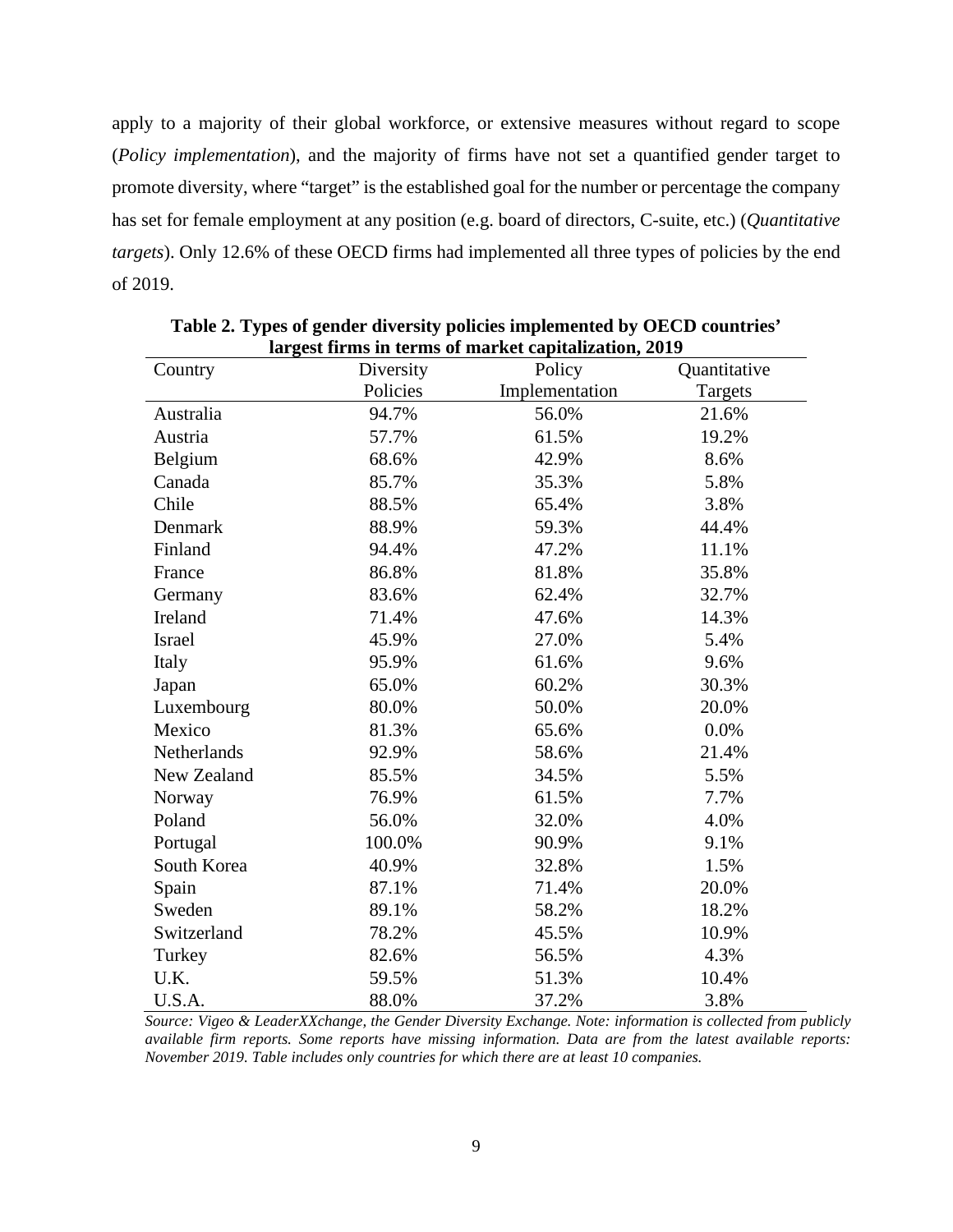We next look at the determinants of percentage of women in firms, as a function of diversity policy implementation. In Table 3, we present the results of OLS regression analyses, where the dependent variables are the percent of women in firms' boards, C-suites, and management positions. The regressions are first run without fixed effects (columns (1) to (3)), and then including country and sector fixed effects (columns (4) to (6). The results show a significant positive correlation between having a formalized gender diversity policy in place (or disclosing how the firm implements its policy), and the percent of women in leadership. The results are less precise for setting quantitative targets.

| Dep. Variable:       | Board      | C-suite        | Manag.         | Board      | C-suite   | Manag.     |
|----------------------|------------|----------------|----------------|------------|-----------|------------|
|                      | (1)        | (2)            | (3)            | (4)        | (5)       | (6)        |
|                      |            |                |                |            |           |            |
| Diversity policy     | $5.229***$ | 4.099***       | $3.078***$     | 1.783***   | 1.718***  | 1.249*     |
|                      | (0.595)    | (0.694)        | (0.930)        | (0.500)    | (0.654)   | (0.749)    |
| Quantitative targets | 0.095      | $-2.579***$    | $-2.439***$    | $2.144***$ | 0.391     | 0.912      |
|                      | (0.669)    | (0.724)        | (0.791)        | (0.555)    | (0.687)   | (0.632)    |
| Policy implement.    | 3.848***   | $1.150**$      | $1.231*$       | $4.241***$ | 2.518***  | $2.494***$ |
|                      | (0.485)    | (0.534)        | (0.709)        | (0.392)    | (0.495)   | (0.542)    |
| Constant             | 15.183***  | 12.169***      | 21.723***      | 19.057***  | 15.488*** | 17.321***  |
|                      | (0.526)    | (0.628)        | (0.866)        | (1.916)    | (2.298)   | (2.639)    |
| ountry FE            | No         | N <sub>0</sub> | N <sub>o</sub> | Yes        | Yes       | Yes        |
| <b>Sector FE</b>     | No         | N <sub>o</sub> | N <sub>0</sub> | Yes        | Yes       | Yes        |
| <b>Observations</b>  | 3,640      | 3,135          | 2,173          | 3,640      | 3,135     | 2,173      |
| R-squared            | 0.051      | 0.015          | 0.010          | 0.450      | 0.261     | 0.479      |

**Table 3. OLS analysis of women on boards, in c-suite, and management positions, as a function of policies implemented by firms**

*Source: Vigeo & LeaderXXchange, the Gender Diversity Exchange. Note: information is collected from publicly available firm reports. Some reports have missing information. Data are from the latest available reports: November 2019. Table includes only OECD countries for which there are at least 10 companies. \*, \*\* and \*\*\* indicate significance at the 10%, 5% and 1% level, respectively.* 

#### **2.2.2. Firm Performance and Diversity**

In this section, to better understand the success of diversity policies, we explore the relationship between performance relationship and firm diversity. We do this by matching the Vigeo data using the firms' International Securities Identification Numbers (ISIN) with Compustat data, which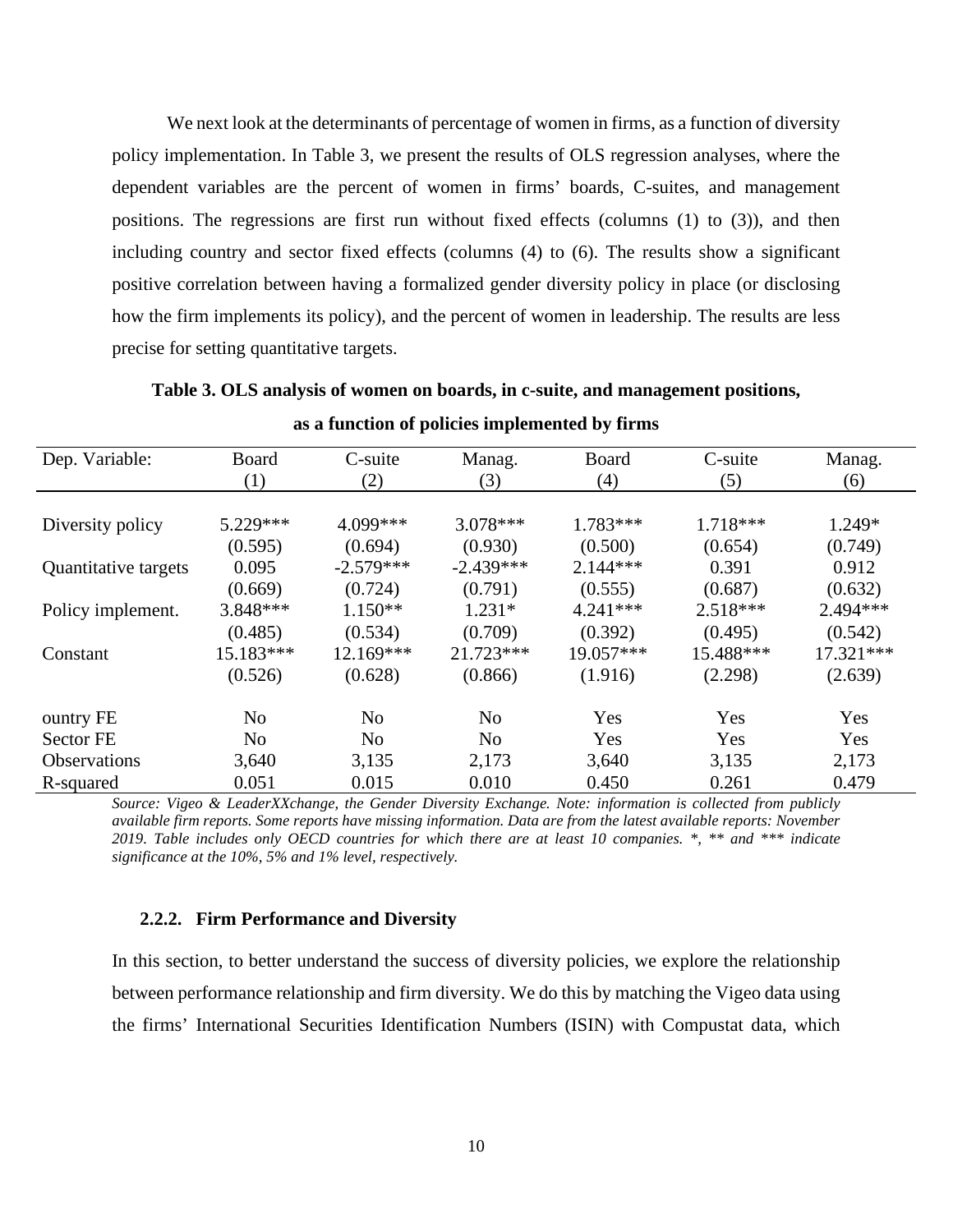allows us to calculate returns on assets (ROA), a commonly used measure of firm performance (e.g. Adams and Ferreira, 2009). [5](#page-12-0)

Table 4 (columns (1) to (3)) shows that there is a positive (and significant) relationship between firm performance and the percentage of women on boards (for C-suite and in management positions, the relationship is also positive but insignificant). Although we are not able to control for firm fixed effects or reverse causality, these correlational results are in line with Adams and Ferreira (2009), who similarly find a positive relationship when studying the impact of female diversity on boards and firm performance.

**Table 4. OLS analysis of firm performance, as a function of percent of women on boards, in c-suite, and management positions**

|                   | All Sectors |            |            |                | <b>Female-Dominated Sectors</b> |                |                | <b>Male-Dominated Sectors</b> |                |
|-------------------|-------------|------------|------------|----------------|---------------------------------|----------------|----------------|-------------------------------|----------------|
| Dep. Variable:    | <b>ROA</b>  | <b>ROA</b> | <b>ROA</b> | <b>ROA</b>     | <b>ROA</b>                      | <b>ROA</b>     | <b>ROA</b>     | <b>ROA</b>                    | <b>ROA</b>     |
|                   | (1)         | (2)        | (3)        | (4)            | (5)                             | (6)            | (7)            | (8)                           | (9)            |
| Board             | $0.026**$   |            |            | $-0.005$       |                                 |                | $0.031**$      |                               |                |
|                   | (0.012)     |            |            | (0.022)        |                                 |                | (0.014)        |                               |                |
| C-suite           |             | 0.007      |            |                | $-0.013$                        |                |                | 0.009                         |                |
|                   |             | (0.011)    |            |                | (0.019)                         |                |                | (0.014)                       |                |
| Management        |             |            | 0.003      |                |                                 | $-0.014$       |                |                               | 0.013          |
|                   |             |            | (0.013)    |                |                                 | (0.02)         |                |                               | (0.014)        |
| Constant          | $3.507***$  | $3.940***$ | 4.380***   | $5.116***$     | 5.204***                        | $4.684***$     | $2.571***$     | 3.012***                      | 3.887***       |
|                   | (1.349)     | (1.381)    | (1.447)    | (0.762)        | (0.69)                          | (0.952)        | (0.506)        | (0.514)                       | (0.593)        |
| <b>Country FE</b> | Yes         | Yes        | Yes        | Yes            | Yes                             | Yes            | Yes            | Yes                           | Yes            |
| Sector FE         | Yes         | Yes        | Yes        | N <sub>0</sub> | N <sub>0</sub>                  | N <sub>0</sub> | N <sub>0</sub> | No                            | N <sub>0</sub> |
| Observations      | 2,137       | 1,740      | 1,552      | 472            | 363                             | 348            | 1,591          | 1,315                         | 1,165          |
| R-squared         | 0.111       | 0.115      | 0.129      | 0.078          | 0.13                            | 0.091          | 0.039          | 0.04                          | 0.039          |

*Source: Vigeo & LeaderXXchange, the Gender Diversity Exchange and Compustat. Note: information is collected from publicly available firm reports. Some reports have missing information. Data are from the latest available reports: 2019. \*, \*\* and \*\*\* indicate significance at the 10%, 5% and 1% level, respectively.* 

<span id="page-12-0"></span><sup>&</sup>lt;sup>5</sup> ROA is calculated by using Compustat's "Income Before Extraordinary Items" (IB) variable, divided by "Assets – Total" (AT), times 100. For each firm, we use the latest ROA data available: 1,574 for fiscal year 2019, 707 for fiscal year 2018, and 4 for fiscal year 2017. Finally, we trim the outliers at the 1st and 99th percentiles. We are then left with 2,236 firms to conduct our analyses.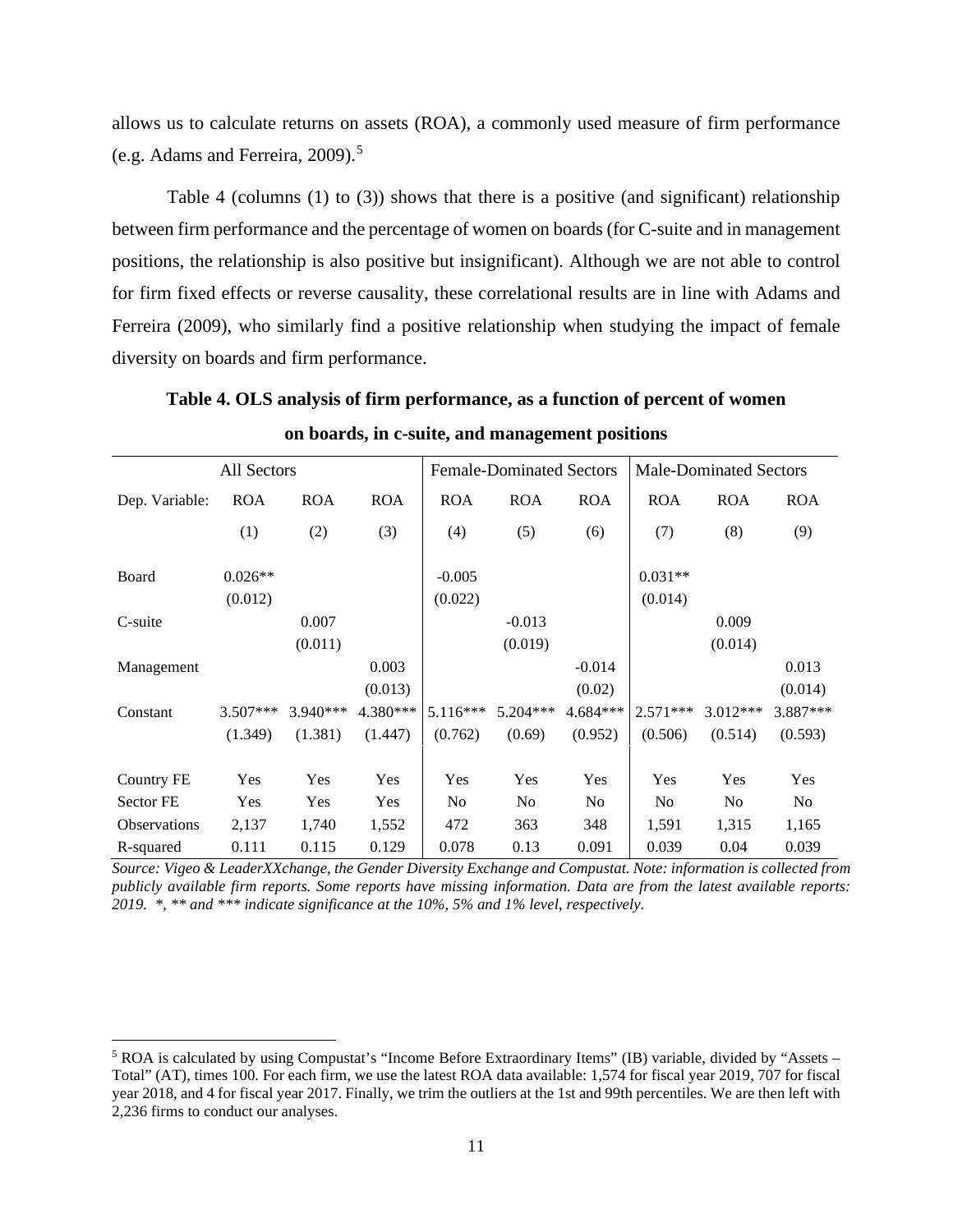We then look at heterogeneity by sector, by dividing firms in two types of sectors: female dominated (columns (4) to ([6](#page-13-0))) or male dominated (columns (7) to (9)).<sup>6</sup> We find that there is a clear positive relationship between performance and diversity in male-dominated sectors, while this effect is not significant in female-dominated sectors. These are important results as they strengthen the arguments put forward in the business case for gender diversity. Since the relationship differs depending on whether it is male or female dominated, it could reflect differential selection, but this too could reflect the business case argument that firms that retain their minority employees and offer them leadership positions become more productive. The results also highlight that the relationship is not strongly significant for key management leadership positions (C-suites), which may be due to smaller (and more select) sample in those positions.

#### **2.2.3. Market level barriers and supply-side constraints**

An important reason for why firms may still be slow in hiring more women into leadership positions may be related to scarcity in supply of female candidates. To understand why some firms may not be adopting diversity policies (potentially, to their desired level), we look at heterogeneity across country and sector in factors that may constrain firms in terms of adoption potential. Progress may have been slow despite policies implemented by firms, because there are important pre-market factors that remain (e.g., gender differences in higher education program choice, like STEM), as well as differences in preferences, such as women not wanting to work in maledominated sectors. If women are working in a smaller subset of industries, this could lead to occupational crowding, and few women learning the knowledge and skills required in industries in which they are a minority.

In Table 5 we look at the percent of women on boards, C-suite, and management positions, as a function of policies implemented by firms, and at the country level (i.e., at a level that is exogenous to a given firm). Columns (1) to (3) show the results without controlling for firm level policies, whereas columns (4) to (6) include these variables. The country level factors we include are: (1) the proportion of women by sector (*Female in Sector*), a variable which accounts for labour

<span id="page-13-0"></span><sup>6</sup> To create these categories, we use data from the ILO on the percent of women employed in different sectors in OECD countries, in 2018. We match the sectors from our database with the ILO categories (see Table A1 in the appendix for corresponding categories).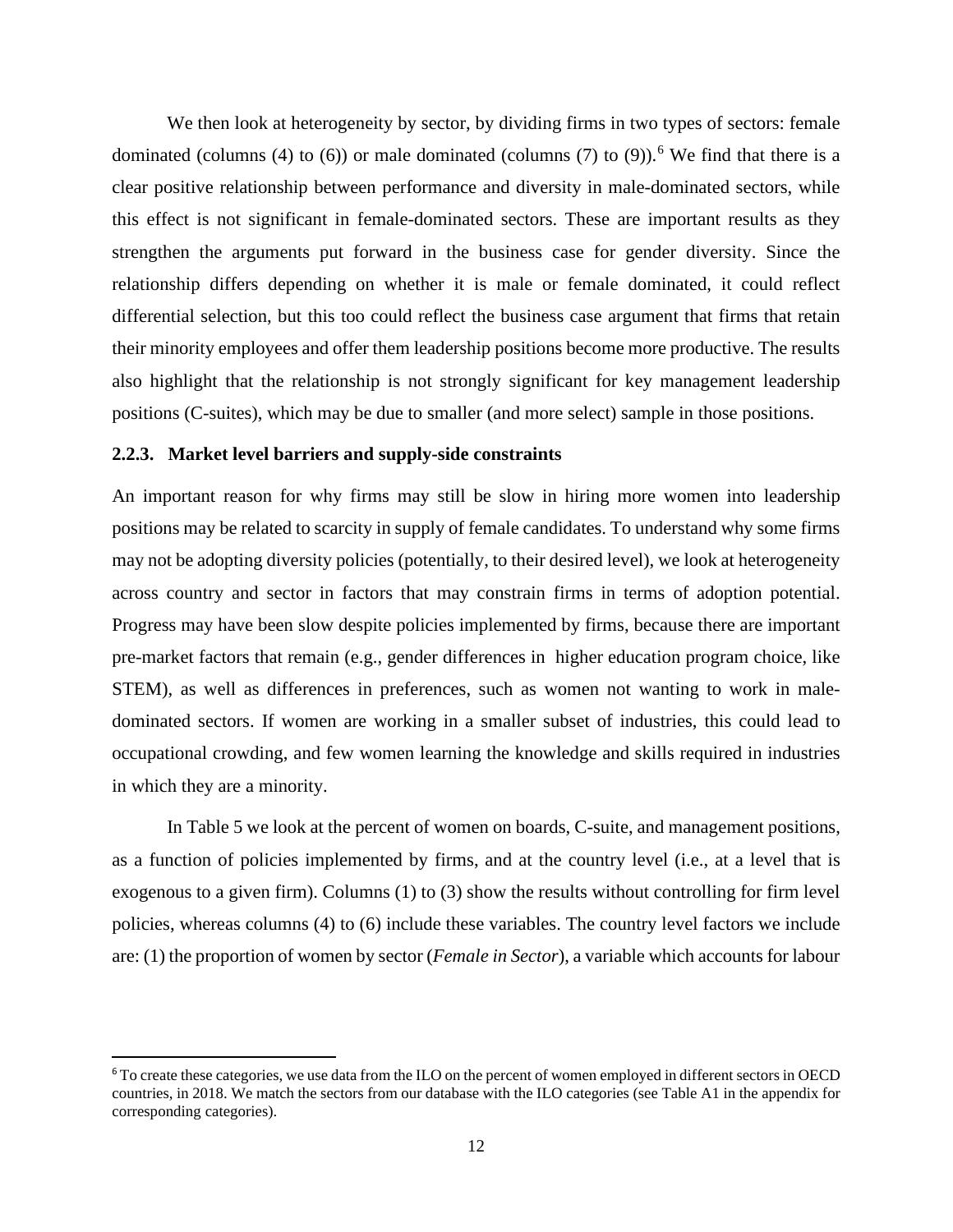market segregation; (2) the proportion of female STEM graduates<sup>[7](#page-14-0)</sup> (*Female STEM*); (3) the implementation of a "hard" quota (*Binding quota*), which is a binary variable equal to one for countries that have implemented strong, binding gender equality laws, (i.e. in Norway, France, Germany, Belgium, and Italy). This acts as a proxy for gender-equality policies in a country.

|                      | (1)        | (2)         | (3)        | (4)         | (5)         | (6)        |
|----------------------|------------|-------------|------------|-------------|-------------|------------|
| <b>VARIABLES</b>     | Board      | C-suite     | Manag.     | Board       | C-suite     | Manag.     |
|                      |            |             |            |             |             |            |
| Diversity policy     |            |             |            | 3.890 ***   | $3.766***$  | $3.565***$ |
|                      |            |             |            | (0.639)     | (0.798)     | (0.936)    |
| Quantitative targets |            |             |            | $4.110***$  | 0.672       | 1.148      |
|                      |            |             |            | (0.745)     | (0.860)     | (0.817)    |
| Policy               |            |             |            | $5.034***$  | $3.065***$  | $3.562***$ |
| implementation       |            |             |            |             |             |            |
|                      |            |             |            | (0.504)     | (0.601)     | (0.693)    |
| <b>Female STEM</b>   | $0.360***$ | $0.187**$   | $0.231***$ | $0.422***$  | $0.245***$  | $0.297***$ |
|                      | (0.064)    | (0.076)     | (0.075)    | (0.062)     | (0.076)     | (0.074)    |
| Female in Sector     | $7.251***$ | $10.257***$ | 35.967***  | $9.004***$  | 11.599***   | 37.483***  |
|                      | (1.576)    | (1.813)     | (2.033)    | (1.515)     | (1.799)     | (2.009)    |
| Binding quota        | 13.458***  | $-2.351***$ | $1.529*$   | $11.460***$ | $-3.041***$ | 0.670      |
|                      | (0.778)    | (0.882)     | (0.871)    | (0.764)     | (0.895)     | (0.872)    |
| Constant             | $7.377***$ | $7.685***$  | $6.060**$  | $-1.356$    | 0.514       | $-2.130$   |
|                      | (2.199)    | (2.621)     | (2.602)    | (2.229)     | (2.769)     | (2.845)    |
|                      |            |             |            |             |             |            |
| <b>Observations</b>  | 2,708      | 2,432       | 1,614      | 2,708       | 2,432       | 1,614      |
| R-squared            | 0.108      | 0.021       | 0.170      | 0.185       | 0.048       | 0.200      |

**Table 5. Percent of women on boards, C-suite, and management positions, as a function of policies implemented by firms, and country level factors**

*Source: Vigeo & LeaderXXchange, the Gender Diversity Exchange and World Bank Gender Statistics Data. Note: information is collected from publicly available firm reports. Some reports have missing information. Data are from the latest available reports: November 2019 for Vigeo data and 2018 or 2017 (latest available by country) for World Bank data. \*, \*\* and \*\*\* indicate significance at the 10%, 5% and 1% level, respectively.* 

The results presented in Table 5 highlight that all three of these measures are correlated with the percentage of women on boards, in the c-suite and in management positions. Implementing a binding quota correlates negatively with the percent of women in the c-suite, but positively with the two others. In particular, the percent of women in STEM, gender segregation across sectors, and the use of binding quotas are positively correlated with all three variables. This highlights that there are differences across industries (and countries) depending on the extent of

<span id="page-14-0"></span><sup>&</sup>lt;sup>7</sup> World Bank Gender Statistics Data: [https://databank.worldbank.org/source/gender-statistics#.](https://databank.worldbank.org/source/gender-statistics) Data are from 2018 or 2017 (latest available by country). Observations are missing for Turkey and Japan.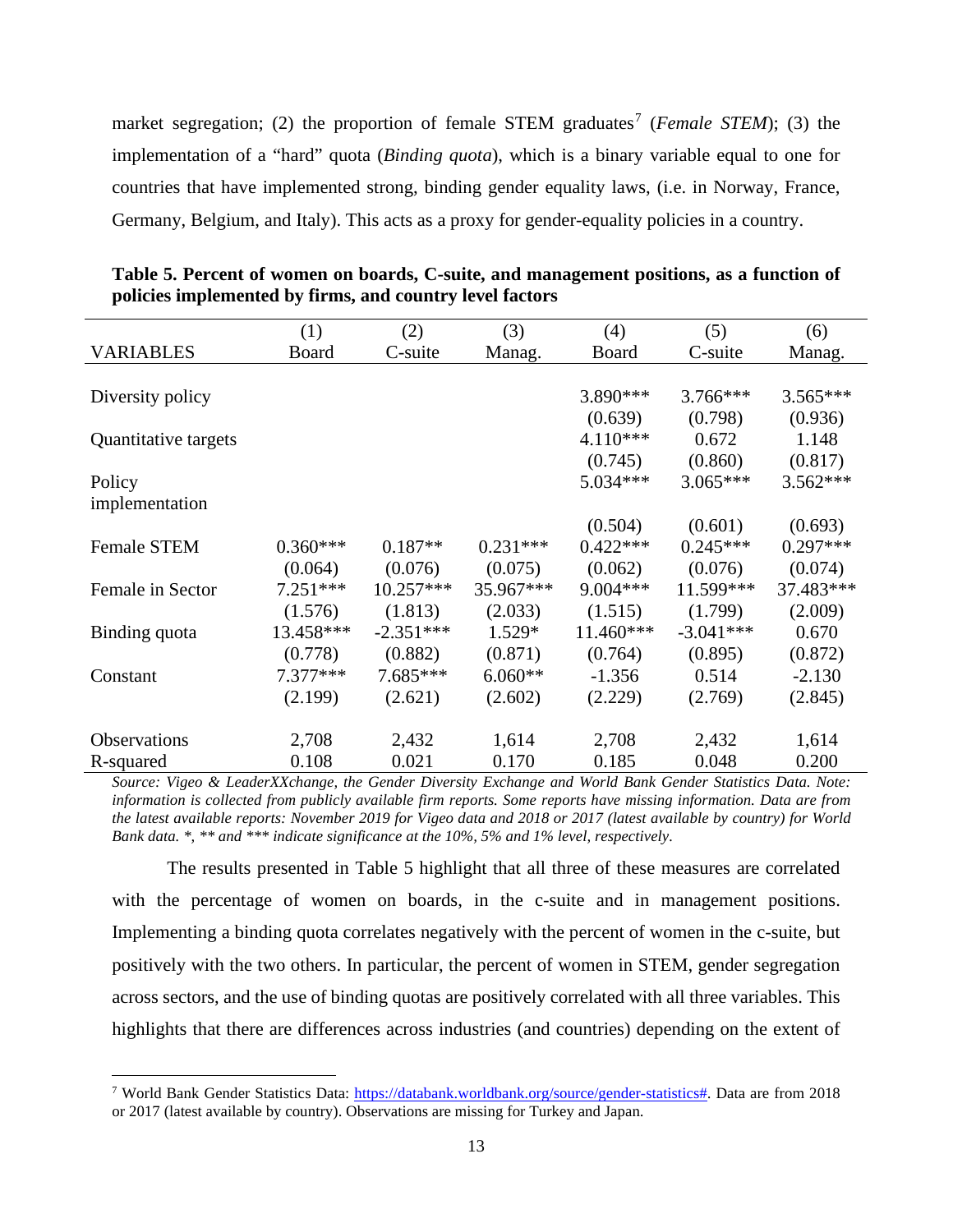"constraint" felt on the supply-side. The results also suggests that progress might have been slow, despite policies implemented by firms, because there are important pre-market factors that remain (e.g., gender differences in choices of higher education), as well as differences in preferences, such as women not wanting to work in male-dominated sectors (this could be because they are less interested in those sectors or for other reasons, like, a fear of harassment).

#### **3.Evaluation of Main Diversity Policies**

In this part of the paper, we will describe, and evaluate the effectiveness, of the main policies used by firms to promote gender diversity. We focus first on the main policy that has been introduced by firms: quotas on boards of directors. We then discuss other types of policies that firms have been implementing on a more proactive basis: mentoring and networking programs, improving firm culture, and work flexibility policies.

#### **3.1. Gender Quotas within Firms**

Following the case proposed by the business world, a recent commonly used approach to promote gender diversity within firms has been to target diversity on boards through the use of quotas. In some countries, these quotas have been mandated on firms by governments through legislative actions. In other countries, governments have introduced a softer approach of non-binding board quotas. More recently, some activist institutional investors and asset managers have also started to require that firms improve their gender diversity on boards (Katz, McIntosh, and Lipton, 2017).

Quotas on boards are intended to speed up diversity, make society fairer, faster, through a trickle-down effect. Motivated by the idea that an underrepresentation of women on boards and committees leads to a lack of female role models and, sometimes, to discrimination in the selection process because of male dominance, this policy aims at tackling diversity concerns at the very top. The underlying argument for legislative mandates for gender parity on boards and committees being that these problems will disappear over time and the quotas can, eventually, be lifted.

Another important motive for board quotas proposed in the business case study is the expectation that a greater female presence will broaden teams' preferences so that they are more representative of society as a whole. This might impact the firm's output and, in turn, consumer choice. However, the impact might also be seen within the firm, where women in positions of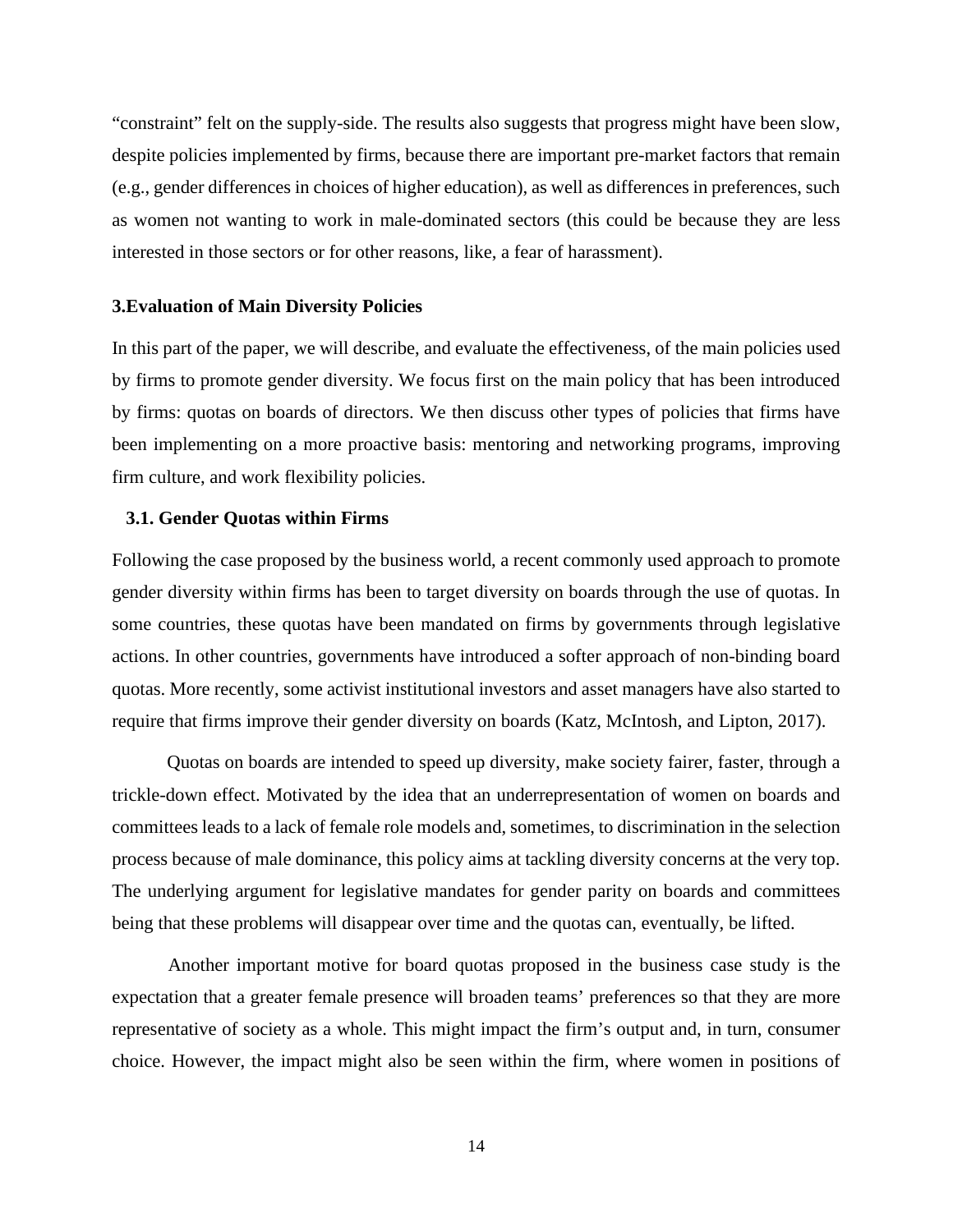power might adopt policies that better match the preferences of female employees (e.g., the adoption of flexible work).

A third reason for why firms might care about gender diversity at the board level is because more diversity at the top could enhance productivity. Gender differences in attitude toward risk, preferences for competition, and social values could alter the dynamics of the group. Groups are known to have idiosyncrasies. For example, group polarization is a widely documented phenomenon: groups make decisions that are more extreme than the average of the individual views in the group (Adams and Ferreira, 2009).

Understanding the effectiveness of whether an organisation's performance is influenced by its gender diversity is central to the debate about gender parity on boards and committees. Because groups typically form endogenously, an empirical understanding of the link between diversity and performance is more difficult to establish. If more-diverse teams perform better, it is tempting to conclude that more diversity is rewarding. This might be because groups that are more diverse are more entrepreneurial and perform well because of their diversity. However, the reverse could also be the case. Teams that were already performing well might be at greater liberty to behave in ways that are not necessarily profit-maximizing, such as by implementing gender diversity policies. Establishing the causal link between diversity and group performance is thus problematic.

The recent changes in countries regarding the quotas of women on boards has led to an increase in the study of its effectiveness. One of the first countries to introduce this reform was Norway, which required that women make up at least 40% of the members on corporate boards of Norwegian firms. Ahern and Dittmar (2012) studied the relationship between firm performance and gender composition. Using variation in how close to the threshold the firm was before the reform, they show that an increase in female representation led to a decline in shareholder value. The reason was that the change in board membership happened rapidly, and the new female directors had much less corporate executive experience and were younger than the male directors. More recently, using data from Californian firms, Hwang, Shivdasni and Simintzi (2019) argue that quotas do not necessarily increase value for firms when the pool of qualified female directors is small, because of high search costs for firms that have to apply the quota.

Other studies, however, have challenged the finding that an increase in female board members has a negative impact on firm value. Using information on US boards of directors, Kim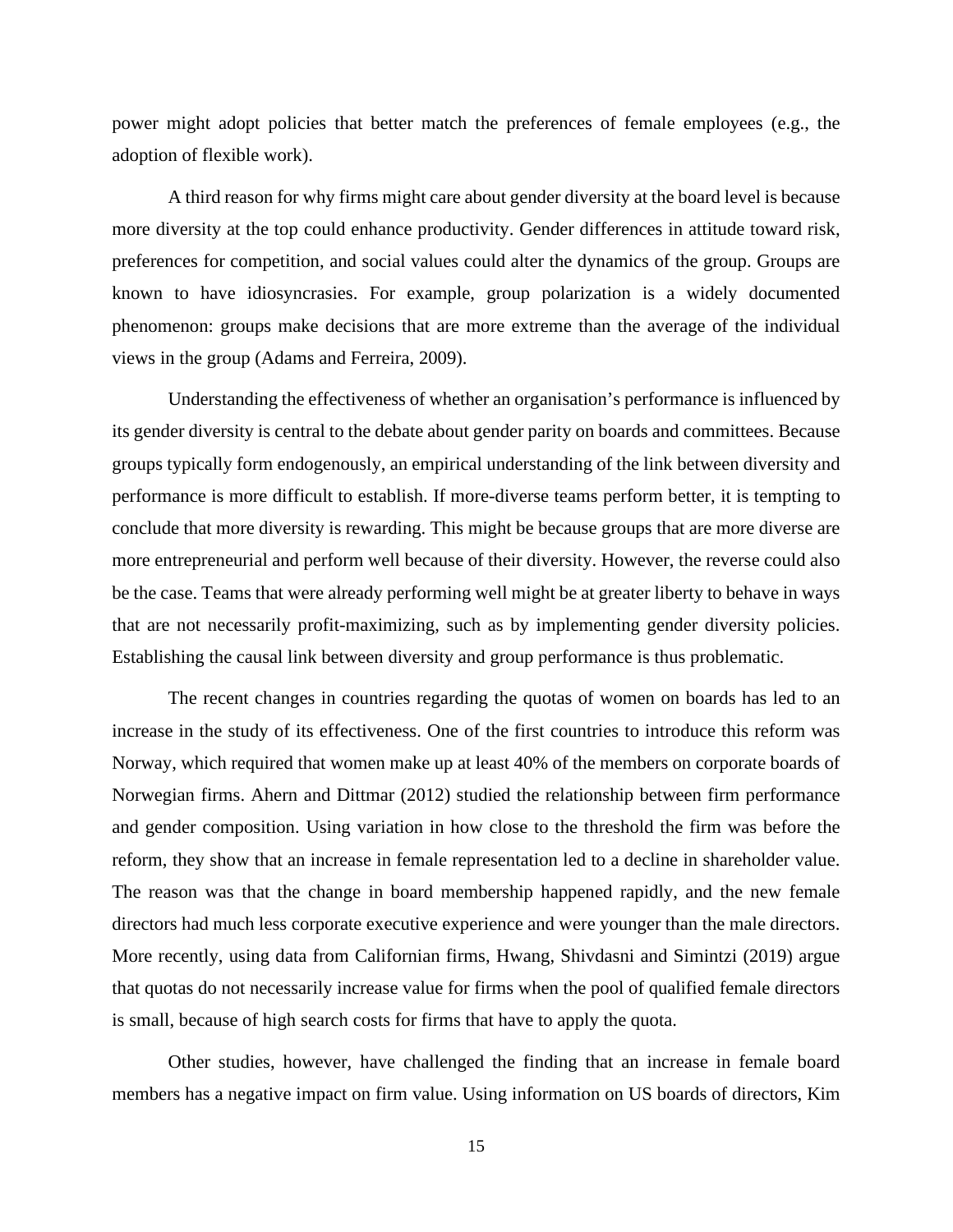and Starks (2016) show that women who are appointed as corporate directors diversify the set of board expertise more than their male counterparts do. This increase in skills heterogeneity leads to an increase in firm value. Using evidence from France's quotas on boards of directors, Ferreira et al. (2020) find that firms have adapted to the binding law by diversifying and deepening their talent pool – finding talent where they were not necessarily looking before the introduction of the law.

Many studies have gone one-step further to better understand how gender quotas interact with decision-making at the firm. A study of the effects of the Norwegian gender quota on corporate decision-making found that the quota changed the style of corporate leadership. A study of the effects of the Norwegian gender quota on corporate decision-making found that the quota changed the style of corporate leadership (Matsa and Miller, 2013). They showed that, while most corporate decisions were unaffected after women's board representation increased, there were large differences in firms' employment policies. In particular, firms affected by the quota laid off fewer employees, resulting in higher relative labour costs. Female board members might consider labour hoarding to be a more profitable long-term strategy, or they might have a greater concern for workers' vulnerability to unemployment risk. Kunze and Miller (2017) show that there also exist gender "spillovers" in career advancement. Using employer-employee matched data on white-collar workers in Norway, they consider the entire organizational hierarchy of workers and changes in the female share of co-workers. They find that women experience a significantly lower annual likelihood of advancing a rank than do their male counterparts. The gap is reduced when there are more female bosses in the next highest rank, but increased when there are more female peers at the same rank, suggesting a positive spillover across ranks but a negative spillover within ranks.

The effect of gender on team decision-making is likely to have several other consequences. One argument for affirmative-action policies or better enforcement of equal opportunity policies is their long-term effect on gender discrimination. Women in top positions, whether because of gender quotas or increased education and training, might influence decisions to hire or promote more women. This might lower or eliminate statistical discrimination – gender inequality stemming from stereotypes or other forms of discrimination—and in the long-term enable labour markets to operate without these distortions. Bertrand et al (2018) take a longer-term approach to looking at the Norway board reform, showing that women appointed to these boards post-reform were better qualified that women appointed at the time of the reform, subsequently reducing the gender earning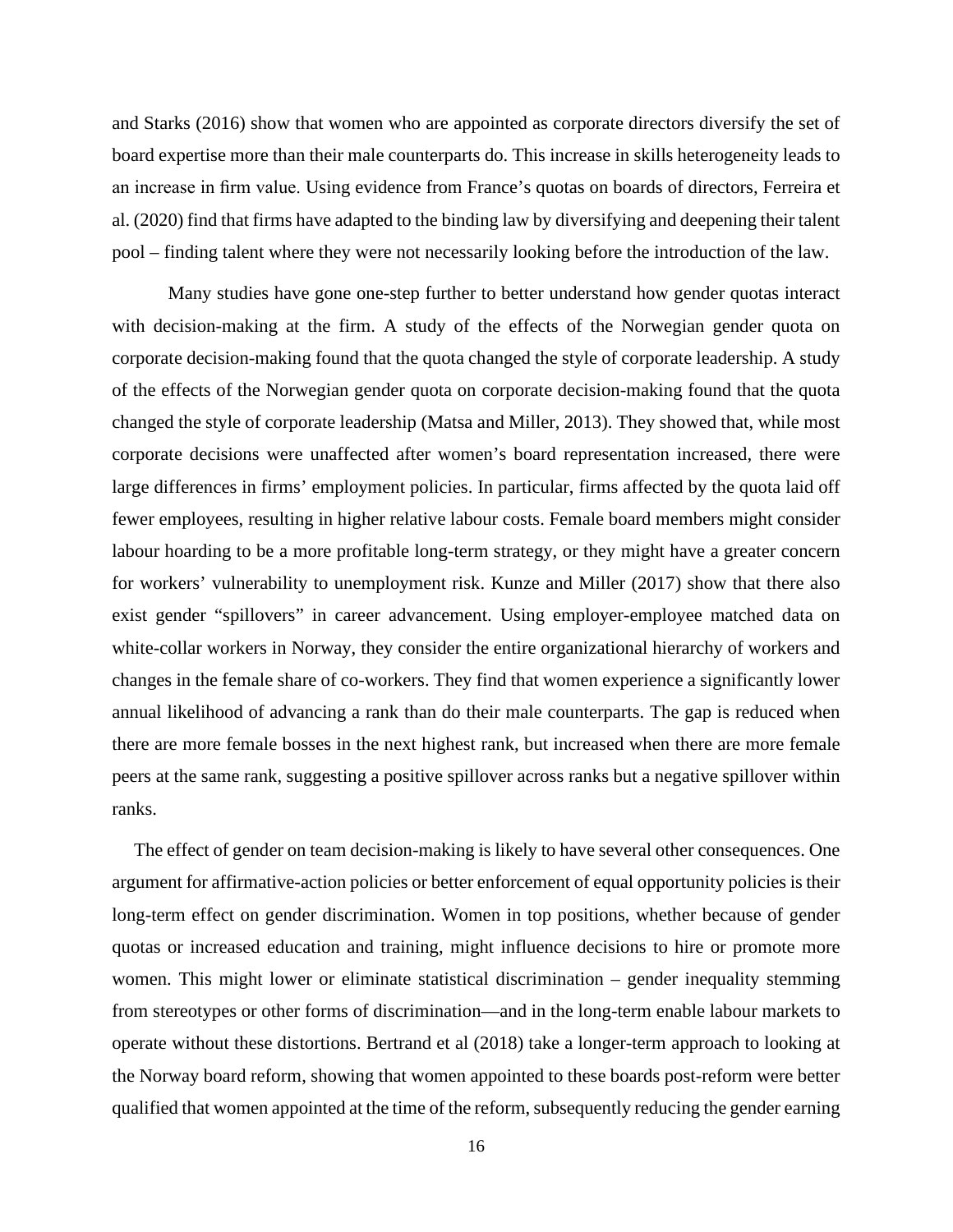gap. However, there was mixed support for whether the reform affected the decisions of young women through a trickle-down effect. While more women chose to do business degrees, there were increases in enrolment into science degrees, suggesting it could be other factors leading to these changes or that the reform had broader implications on the decisions of younger women.

In sum, while the evidence on the effectiveness of quotas at top-level executive positions is mixed, there is still some work to be done to understand the longer and wider effects of these reforms. Moreover, since quota policies tend to focus on the firm's board diversity, where the dayto-day running of the firm is quite limited, it may instead be preferable to target lower level management to have a more effective response.

#### **3.2.Mentoring and Professional Networks**

One of the most common ways that firms have been trying to help women reach leadership positions is through the development of mentoring programs, and the support of female professional networks. Women are likely to benefit from these programs because they give them access to more quality career-related information. Through these programs, women can signal their competence to a larger number of managers by extending their networks or being associated with mentors who are outside of their day-to-day business environment.

Mentoring programs are argued to reduce information costs for women who want to climb up the hierarchy. Through mentoring, they can learn the tricks of the trade. Since mentoring can include information sharing, informal teaching or career advice provided by more senior workers, mentoring interactions can help minority employees develop specific human capital for upperlevel positions, by learning from upper-level employees (Athey, Avery, and Zemsky, 2000). Moreover, since mentoring relationships often form endogenously between members of a same type, if few women are in upper-level positions, then there are fewer mentoring opportunities for women of lower ranks. Exogenously creating mentoring networks can, therefore, help women who otherwise would be under-served in human capital development.

While the empirical analysis finds relatively positive evidence on the effectiveness of mentoring programs, the gender of the mentor may or may not play an important role. Azmat, Cuñat, and Henry (2020) study gender disparities in reaching top positions in law firms – in particular, being promoted to partner level – showing that, while having a more senior mentor early in one's career is helpful in reaching the top, the gender of the mentor does not play a role.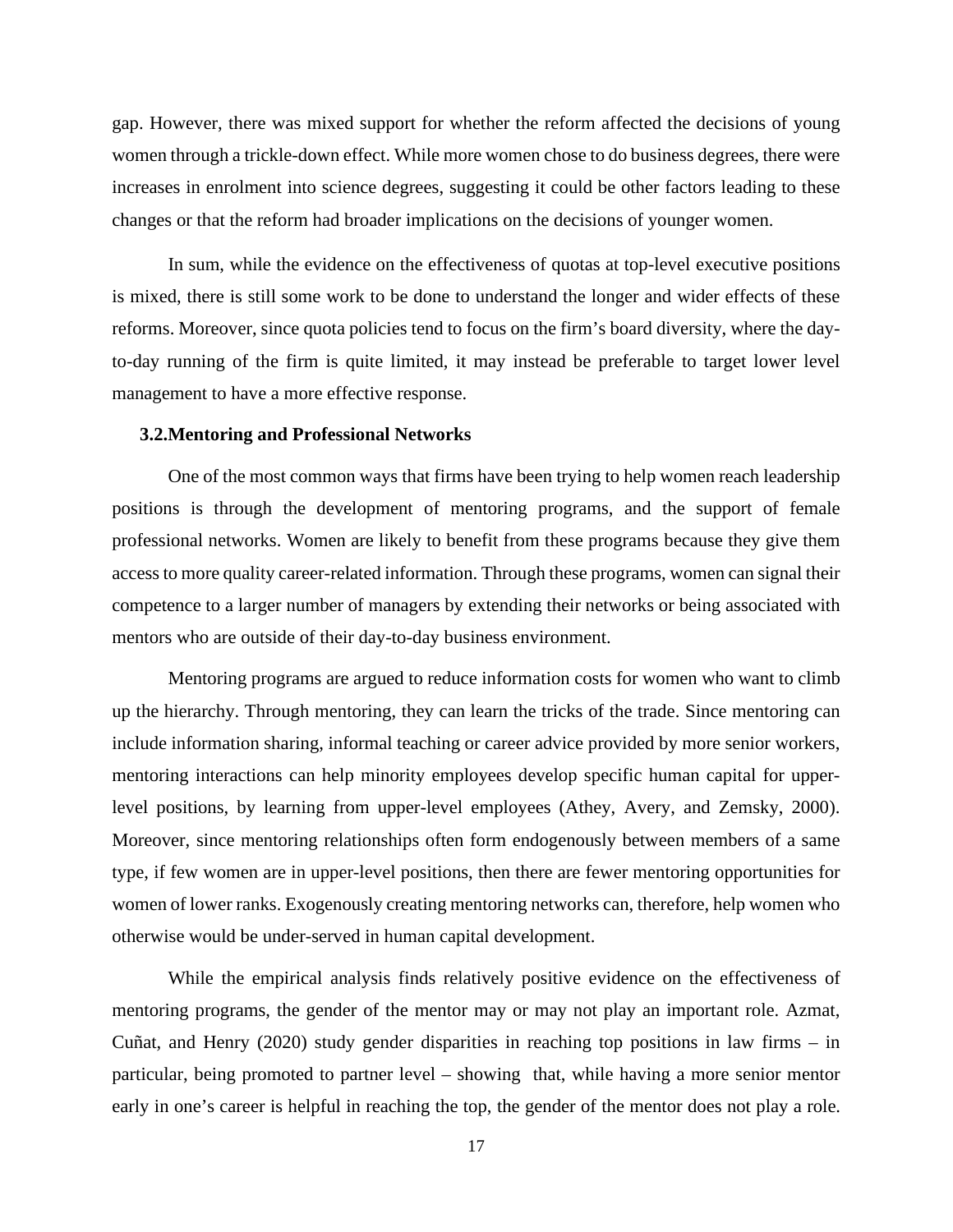This is the case for both, male and female lawyers. That finding suggests that a policy aimed at matching junior female lawyers to female mentors in the firm, might not be optimal, given that seniority is important to reach the top and there are currently fewer senior female mentors. Relatedly, like with quotas, assigning more tasks to already stretched female seniors, may be harmful for career progression at the top (Vernos, 2013).

When looking at social networks, while they have been shown to be important in labour markets (Hensvik & Skans, 2016) and can help to reduce unemployment duration (Cingano & Rosolia, 2012), women and men often have significantly different networks. Men's professional networks tend to be larger (with more connections), whereas women's networks are denser (Lindenlaub & Prummer, 2019). Women are less opportunistic and more selective in their networks, forming fewer but stronger ties (Friebel et al., 2017). The literature presents a trade-off that exists between having loose but large, versus tight but small, networks. Tight networks, such as the ones women tend to have, can help to overcome trust issues (Coleman, 1988). However, a larger network with weaker ties provides individuals with more information (Granovetter, 1973; Lindenlaub & Prummer, 2019). Lindenlaub and Prummer (2019) develop a theoretical model in which they show that women's networks tend to be smaller, tighter, and more clustered, resulting in lower performance in high-risk and uncertain environments. Research also suggests that women's networks tend to be poorer in social and economic resources. Moreover, even when women do have access to similar social capital as men, they benefit less from it (Abraham, 2019). Nonetheless, it seems that women could benefit from having broader networks than they currently have.

In summary, it seems that a growing number of firms are introducing policies that encourage within-gender networks or mentoring for junior employees. While there is some evidence in favour of having "role models", in the current climate of few and relatively younger (or less experienced) senior female employees, these policies could have some unintended consequences and limitations in effectiveness. By overburdening senior women acting as mentors or leaders of these networks, it could imply professional costs to them and even impact the effectiveness of their leadership. More generally, while it is thought that networking and mentoring are important, it is yet to be well-understood the channels through which they may work. It could be through an information channel, which makes others aware of ones' competence or helps to share labour market opportunities. However, firm culture, which we discuss in more detail in the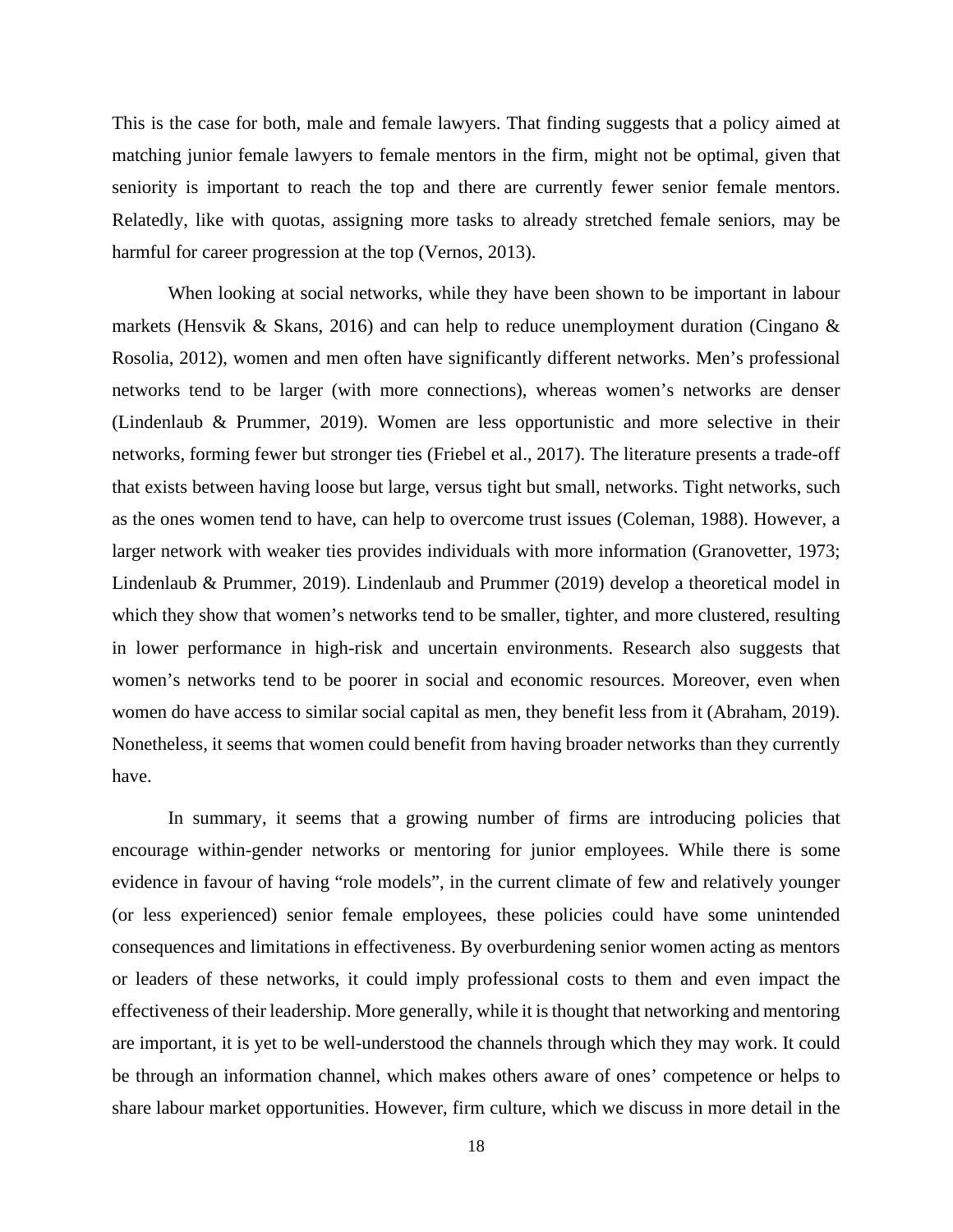next section, may be an essential factor for the effectiveness of networking or mentoring policies. Indeed, much mentoring and networking often happens endogenously in firms, and women may miss-out more on career opportunities.

#### **3.3.Firm Culture and Diversity Training**

It is often noted that, due to firm culture, men at work tend to benefit from socialization in ways that women cannot. The "old boys' club" is argued to persist in the workplace and generates lower promotion rates for women who are, de facto, excluded from it (Cullen & Perez-Truglia, 2019). Research also suggests that women may feel pressure to adapt their behaviours in male dominated fields, by adopting stereotypically male leadership styles (Halberstam, 2019). Relatedly, sexual harassment is a firm culture-related issue predominantly affecting women, especially in maledominated environments. Using data from the US, Sweden and Japan, Folke et al. (2020) show that women supervisors are more likely to be sexually harassed than employees, which is likely to discourage women from seeking leadership positions. Sexual harassment can also lead women to exit male-dominated sectors (Folke and Rickne, 2020). How women can better fit into the corporate culture could suggest that changes to the corporate culture are needed.

One way that firms have tried to address this issue is through diversity training to reduce managers' biases. Economic evidence suggests that biases of principals have an impact on the selection of agents, on the principal's perception of agents' performance, and on agents' performance and motivation. These biases may lead to a drop in the productivity of workers. For instance, in the context of French grocery stores, minority cashiers tend to perform less well and have worse labour market outcomes when they are assigned to managers who are biased (Glover, Pallais, and Pariente, 2017). Similarly, in an educational setting, Carlana (2019) shows girls tend to perform worse in math relative to boys, and to self-select out of more demanding academic tracks, when they are assigned a math teacher who has strong gender-science stereotypes.

The empirical analysis on traditionally used "anti-bias" training, which started in the 1930, points to them not working (e.g. Paluck and Green, 2009; Dobbin and Kalev, 2016, 2017). Antibias trainings are part of policies consisting in constraining managers in their decision-making processes for hiring and promotion decisions (which also include job tests, performance evaluations, and grievance procedures) (Dobbin et al., 2015). Part of the reasons invoked as to why such policies fail is that they tend to generate resistance or sabotage from those who feel that they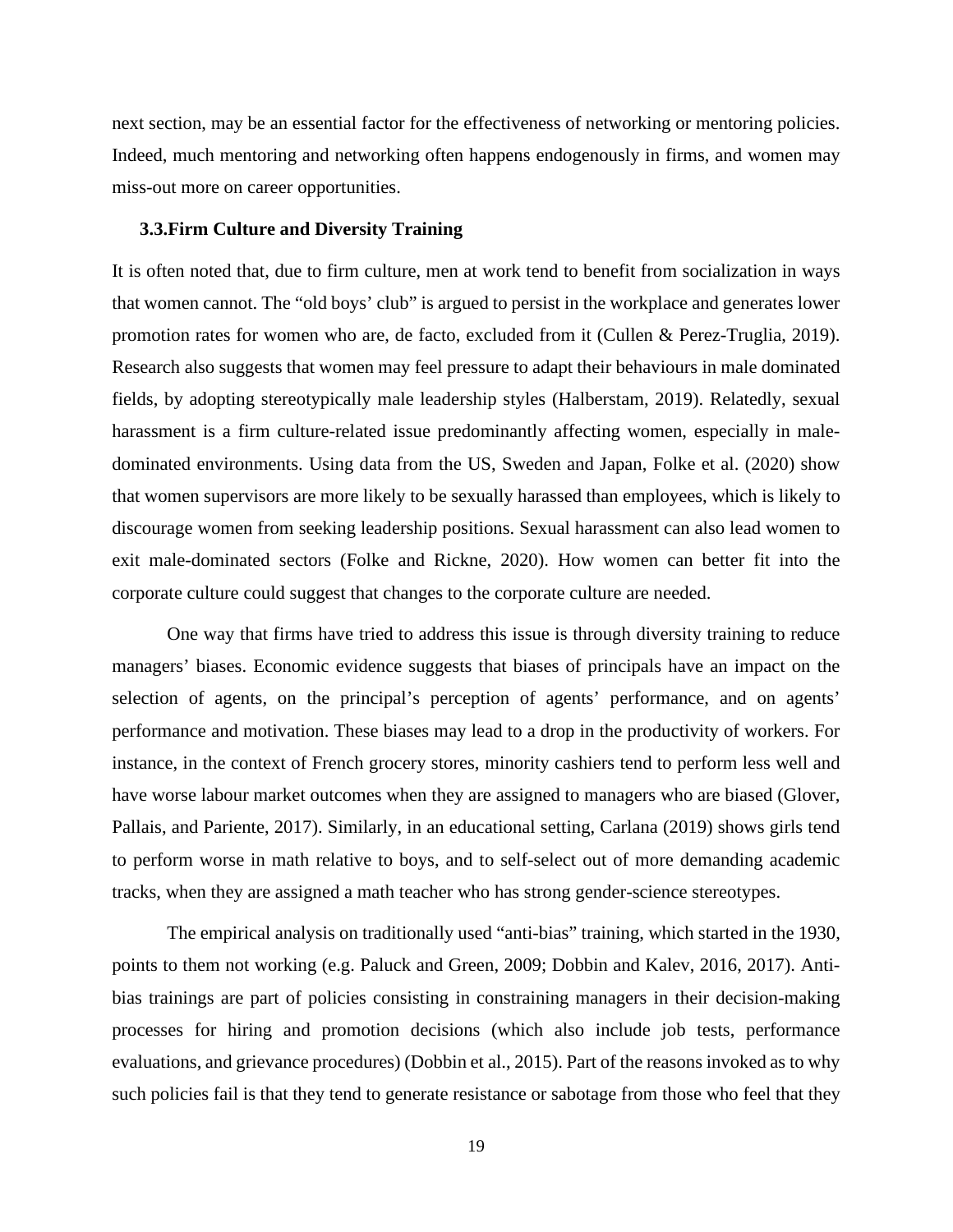are being controlled and restricted in their autonomy at work. This finding is surprising given the very large amounts that firms spend each year on this type of training. For instance, US firms spend an estimated [8](#page-21-0) billion dollars per year on diversity trainings.<sup>8</sup> Despite the lack of evidence that diversity training works, firms continue to engage in them. Why? Perhaps because they serve another purpose than to directly reduce discrimination. Indeed, firms may be using them to prevent or counter litigation, by signalling that they are trying to do something to reduce discrimination (Dobbin and Kalev, 2018). [9](#page-21-1) Using diversity training may be less constraining for the firm and less costly than alternative policies aimed at changing firm culture.

An important limitation of the existing analysis is that much of the literature relies on observational data. The lack of experimental evidence regarding the efficiency of anti-bias training is an important constraint in understanding well its effectiveness. In a recent field experiment, Chang et al. (2019) study the impact of a short online diversity training module conducted on 3,000 individuals at a large global organization. The study finds some evidence of attitude and behavioural changes following the intervention, but this was mostly driven by individuals who were already supportive of women before the intervention, suggesting firms cannot rely only on such types of diversity training to change firm culture. Another recent study addresses the issue of gender biases in the evaluation of the competence of women, in the context of student evaluations of teaching Boring and Philippe (2019). Using a field experiment, the paper details an intervention which provided information to students about the fact that former students had discriminated against women in student evaluations of teaching. This intervention reduced students' biases in their evaluations. The paper also included an intervention that was purely normative – essentially, asking students to be careful not to discriminate in their evaluations. This intervention finds no significant effect, suggesting that the design of any intervention targeting gender biases in evaluations is essential in reducing biases.

To target firm culture, several alternative policies have also been proposed. In some countries, such as Canada, Denmark and the UK, firms are encouraged (or mandated) to disclose the average pay for male and female workers within the firm. Theoretically, the impact that this may have on the pay gap is unclear. On the one hand, it may induce firms to address any existing

<span id="page-21-0"></span><sup>8</sup> https://www.mckinsey.com/featured-insights/gender-equality/focusing-on-what-works-for-workplace-diversity

<span id="page-21-1"></span><sup>9</sup> For studies about their efficiency, see footnotes 2&3 of Dobbin and Kalev (2018).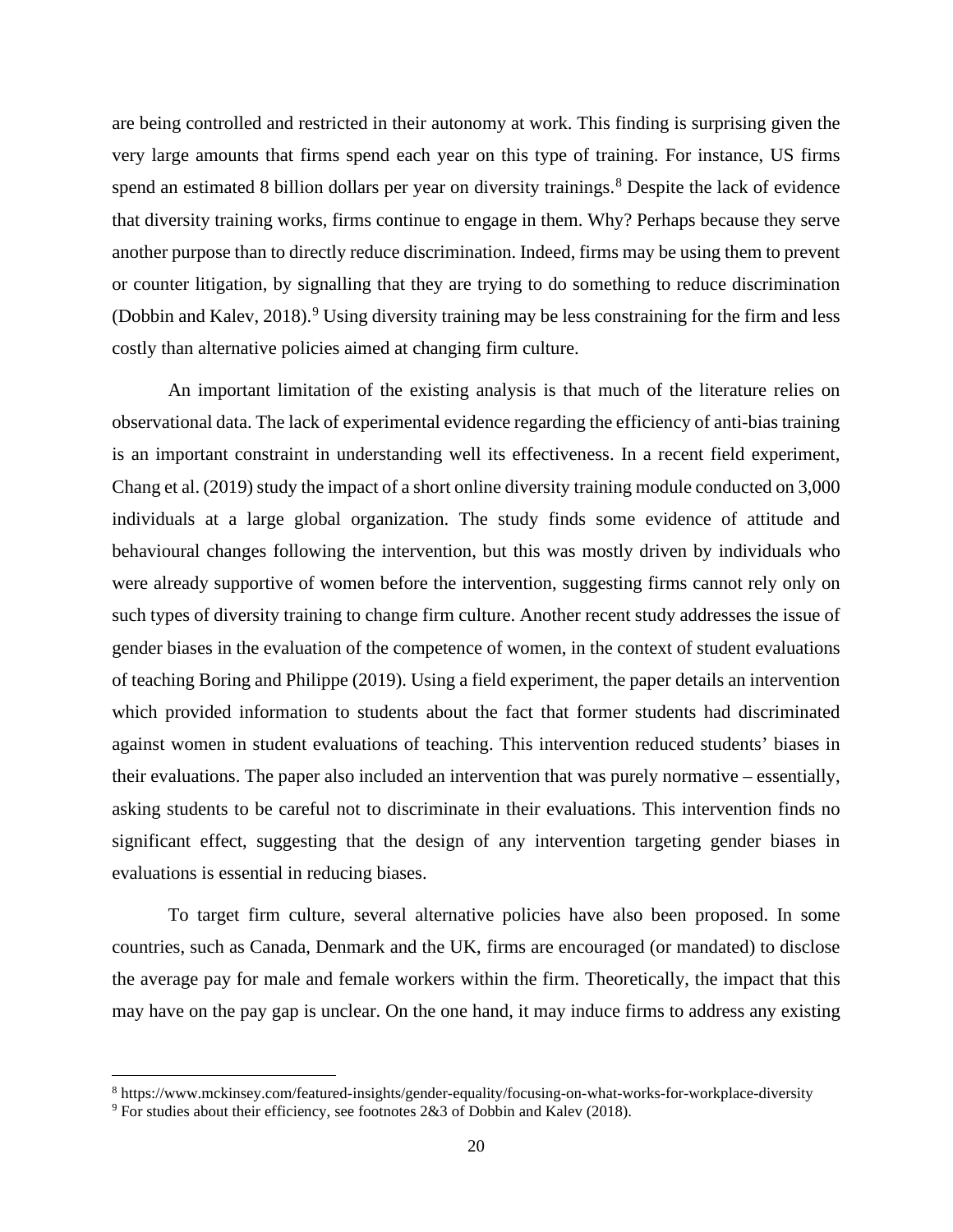gender pay differentials. On the other hand, the mere act of publishing these figures may fail to trigger any further response, particularly when firms have little room to raise their wage bill. Moreover, some caution is likely to be needed to ensure that greater transparency does not come at the cost of firms making compositional changes to their workforce or shedding discretionary flexible work policies. Empirical findings seem to suggest that these policies lead to a drop in the gender pay gap. In a recent study, Duchini, Simion and Turrell (2019), analyse the UK's 2017 reform in which firms with at least 250 employees are mandated to annually publish, on a dedicated website, the mean and median gender pay and bonus differentials, as well as the share of female employees in each quartile of the wage distribution. The study does not find any significant effect of the reform on female hourly pay. They do, however, show that transparency policy leads to a 2 percent slowdown of male hourly pay growth in affected firms, with there being stronger effects in firms that had a higher baseline gender pay gap. Studies have investigated similar policies in other countries. For instance, Bennedsen et al. (2019) exploits a legislation change in Denmark that requires firms to provide gender disaggregated wage statistics, and Baker et al. (2019) use Canadian public sector data with a similar reform, both finding that salary disclosure laws lead to a decrease in the gender pay gap.

#### **3.4. Work Flexibility and Family Friendly Policies**

A traditional explanation for gender disparities in the labour market has been that there exists occupational segregation (see Altonji and Blank, 1999, for a review of the literature). A range of explanations have been put forward to explain why women and men may select into different professions. While differences in preferences is argued to be an important factor into why men and women may have different career preferences (Croson and Gneezy, 2007), the demands of parenthood are also likely to play an important role in occupation and career choices. Since these demands have shown to weigh differently on mothers and fathers, women who decide to stay in the labour market when they become mothers often prefer jobs that offer a greater extent of flexibility or require less overtime (Goldin, 2014; Cortes and Pan, 2018).

Within the same occupation, but across firms, there often also exist disparities in the extent of "family-friendliness". Workplaces may differ with respect to the extent of temporal flexibility that they offer their employees. Recent studies highlight the importance of workplace flexibility, or, more generally, family-friendly policies in promoting more workplace diversity (Goldin and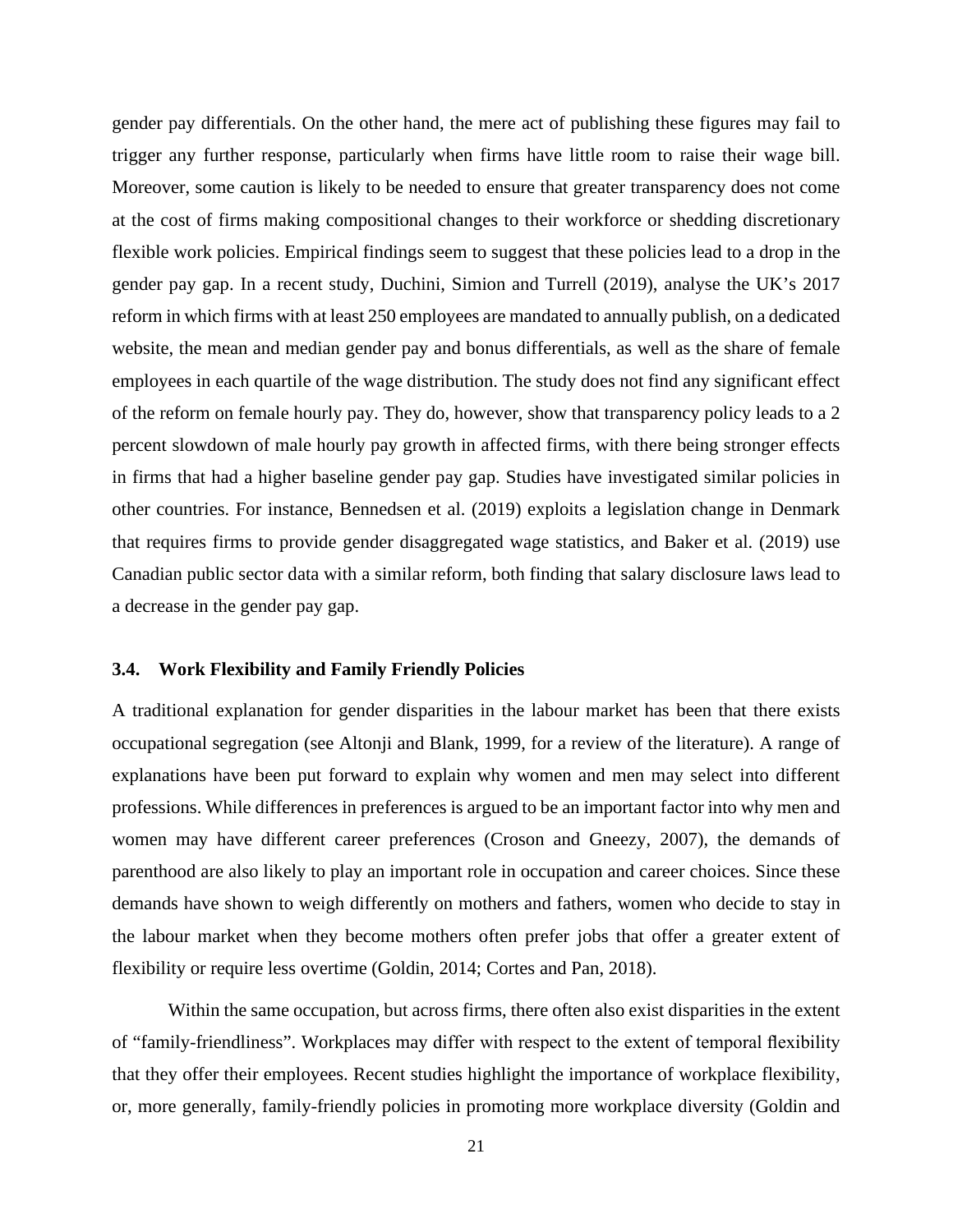Katz, 2011; Goldin and Katz, 2016). Hotz, Johansson and Karimi (2018) analyse the impact of differences in the attributes of workplaces and jobs on the careers of women and men using rich employer-employee data in Sweden. Creating an index of family-friendliness based on a large set of workplace-level characteristics, they show that compared to men, women switch to more family friendly workplaces after their first birth. However, while they show that there appear to be tangible benefits of working in more family friendly work environments for mothers, these benefits may not enhance their careers in the longer term. This is partly because family-friendly workplaces tend to be lower or medium skilled and have a flatter career ladder.

The compensating differential associated with working in a more family-friendly or flexible environment is likely to be an important factor in explaining gender differences in pay and progression. However, tackling the problem can often be complicated by the fact that certain firms or occupations cannot be broken down or made to be more flexible. A recent study by Azmat, Hensvik, and Rosenqvist (2020) documents that after the arrival of the first child, women often move away from jobs and firms where "presenteeism" is important (i.e., where there is a stronger penalty for unpredictable (temporary) work absence). These positions, while higher paying and having a better career trajectory, are also those where finding a substitute at the workplace is more difficult. Unlike parental leave and part-time employment, which allow the employer to anticipate the absence of the worker, temporal work absence, often due to own sickness or caring for sick children, is unpredictable. The study highlights that presenteeism can be an important role in explain the parenthood wage penalty for women and that this could be reduced if firms organized work in such a way that tasks, at least in the short run, can be performed satisfactory also by other employees in the workplace.

The design of family friendly policies is not always straightforward and sometimes come with unintended consequences. The presence of children has been shown to impact female labour market opportunities and the probability that women are promoted because of falling productivity. Family leave policies may not mitigate this issue and could even exacerbate the problem because of missed experience on-the-job, since women are more likely to take any parental leave. Countries like Sweden and Norway have tried to tackle this problem through the introduction of "use it or lose it" paternity leave that requires both parents to take, at least, part of the parental leave or then lose part of the benefit. Certain professions have also taken an active approach to deal with this problem, for instance, gender-neutral family policies have been adopted in some professions in an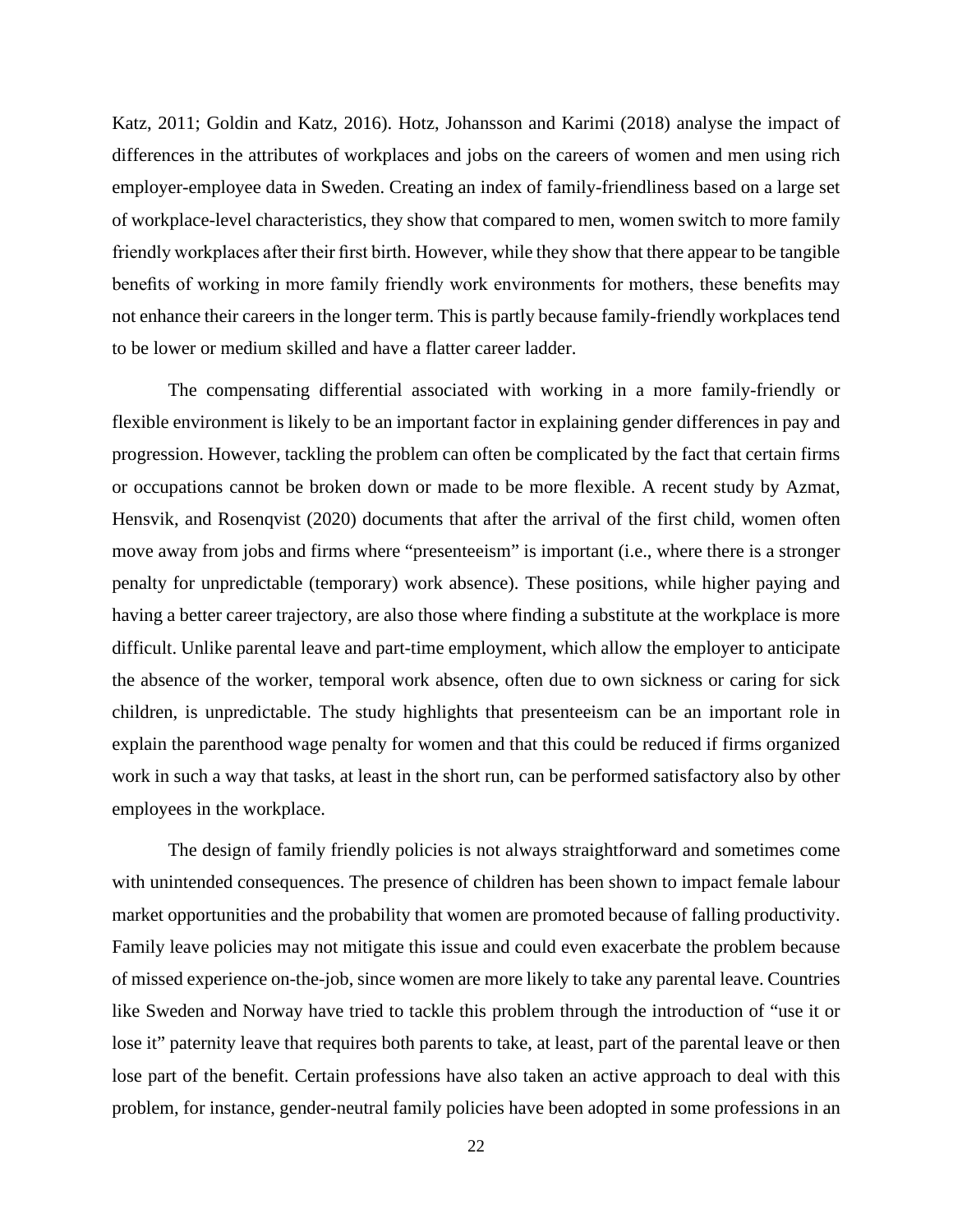attempt to "level the playing field." While this may be an effective solution in some professions, others, like academia, where there is a tenure decision taken after some years, this may not be the case. In research-intensive universities that adopted a gender-neutral tenure clock stopping policies for family-related reasons, female tenure rates actually fell while substantially increasing male tenure rates (Antecol et al., 2018).

#### **4. Discussion of Remaining Challenges**

Firms increasingly favour the business case for gender diversity, but progress in effective diversity and in promoting more women to leadership positions has been slow. In this article, we have shown that there is evidence that establishing gender diversity is a function of the initiatives introduced by firms, and that more diversity in leadership positions seems to be related, in a positive way, to firms' performance outcomes. However, firms are often constrained by supply-side factors, such as the availably of suitable female candidates for leadership positions, and we observe a great deal of heterogeneity in firm level diversity across sectors and countries, attributed to the extents to which the constraints bind. Another important factor to consider is the types of diversity policies being used in firms. The second part of the paper is devoted to exploring the main type of policies, their motives, their effectiveness, and whether what has been implemented has been done so efficiently, or sufficiently enough, to help women climb the corporate ladder.

In this final part of the paper, we identify several limitations to the existing literature that make it difficult to have a complete overview of the policies in place or the potential to measure the effectiveness of these policies. The business case for gender-equality often focuses on firmlevel incentives or an organizational strategy aimed at having more women within the firm, including at the very top. However, hiring and promotion decisions are often taken at an individuallevel. Individuals within a firm may have other incentives. It has been shown, for instance, that the higher the share of women in a firm, the lower the wages overall for both female and male workers. Moreover, firms in which women are more likely to be mentored and promoted tend to have fewer men working in them (Cardoso & Winter-Ebmer, 2010). Another reason for the slow progress may be that the business case ignores potential costs for firms to promote gender equality. Indeed, the costs of managing diversity may be underestimated (Mannix & Neale, 2005).

Another important limitation on diversity in firms is that of measurement. Conducting (large-scaled) randomized control trials in firms to causally estimate the effect of diversity policy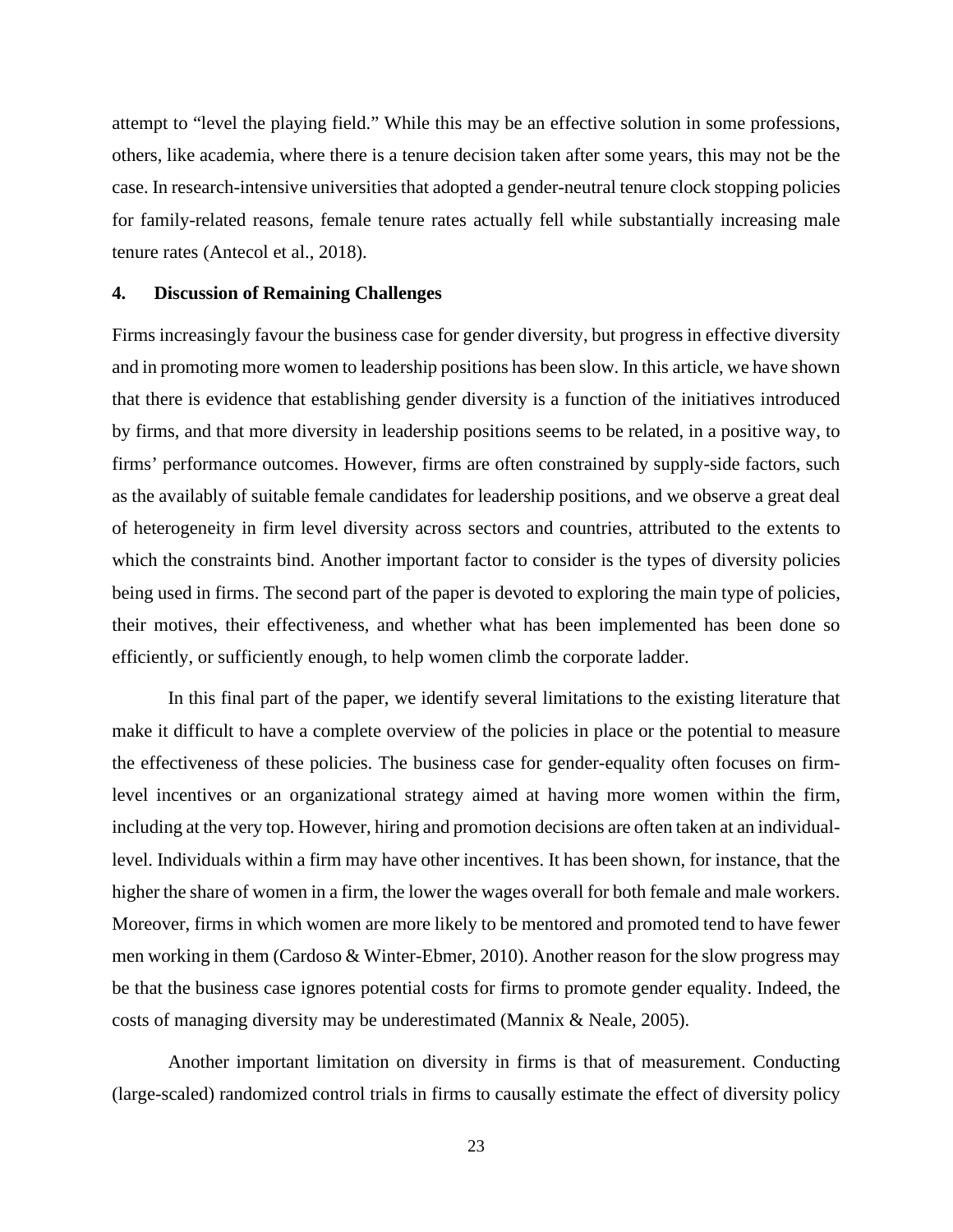is often difficult. Indeed, firms often refuse to participate because of the sensitivity of the issue – the fear that the research may reveal that (some) of their employees discriminate or are discriminated against and that this could trigger lawsuits. Firms that tend to participate are often select – those that agree to participate in experiments may discriminate less. For instance, Behaghel et al. (2015) find that firms who agreed to participate in an experiment designed to test the impact of anonymous resumes on discrimination in hiring decisions were firms that tended to positively discriminate in favour of minorities, as opposed to firms that did not accept to participate in the experiment.

Policies are also often multi-dimensional in their potential effectiveness. What researchers generally estimate might not be the intended purpose by the firm – or even the only policy effect. As economists, we often focus on the performance impact of having more diversity. However, firms may care about how implementing these policies impacts worker satisfaction or well-being. Given that hiring and retention may be key policy objectives for firms, implementing diversity policies could also be a way to attract top workers, especially among young workers. Indeed, research suggests that workers care about working for a firm that aligns its social values with the workers' (Cassar & Meier, 2018). Firms can use socially responsible business practices and adopt prosocial values to attract and motivate employees (Cassar & Meier, 2018; Kitzmueller & Shimshack, 2012).

Finally, despite the growing interest to target firm culture, the impact that sexual harassment in the workplace can have on women's careers and their productivity, there are still few papers in that directly study this (exceptions are Antecol & Cobb-Clark, 2003, 2004, 2006; Basu, 2003; Hersch, 2011; and more recently, Folke et al., 2020 and Folke & Rickne, 2020). The empirical findings suggest that enforcement of sexual harassment prohibition has remained incomplete, with many victims being reluctant of filing formal complaints. The fact that much sexual harassment remains unreported may lead to the persistence of sexual harassment practices in some workplace environments. Importantly, the persisting tolerance of sexual harassment in the workplace may be a cause of some women's choices not to apply to some positions or who decide to switch to lower-paying industries in order to avoid the risk of being harassed. While changing firm culture takes time, still much more needs to understand and to tackle harassment issues, especially in the higher-paying, male-dominated sectors.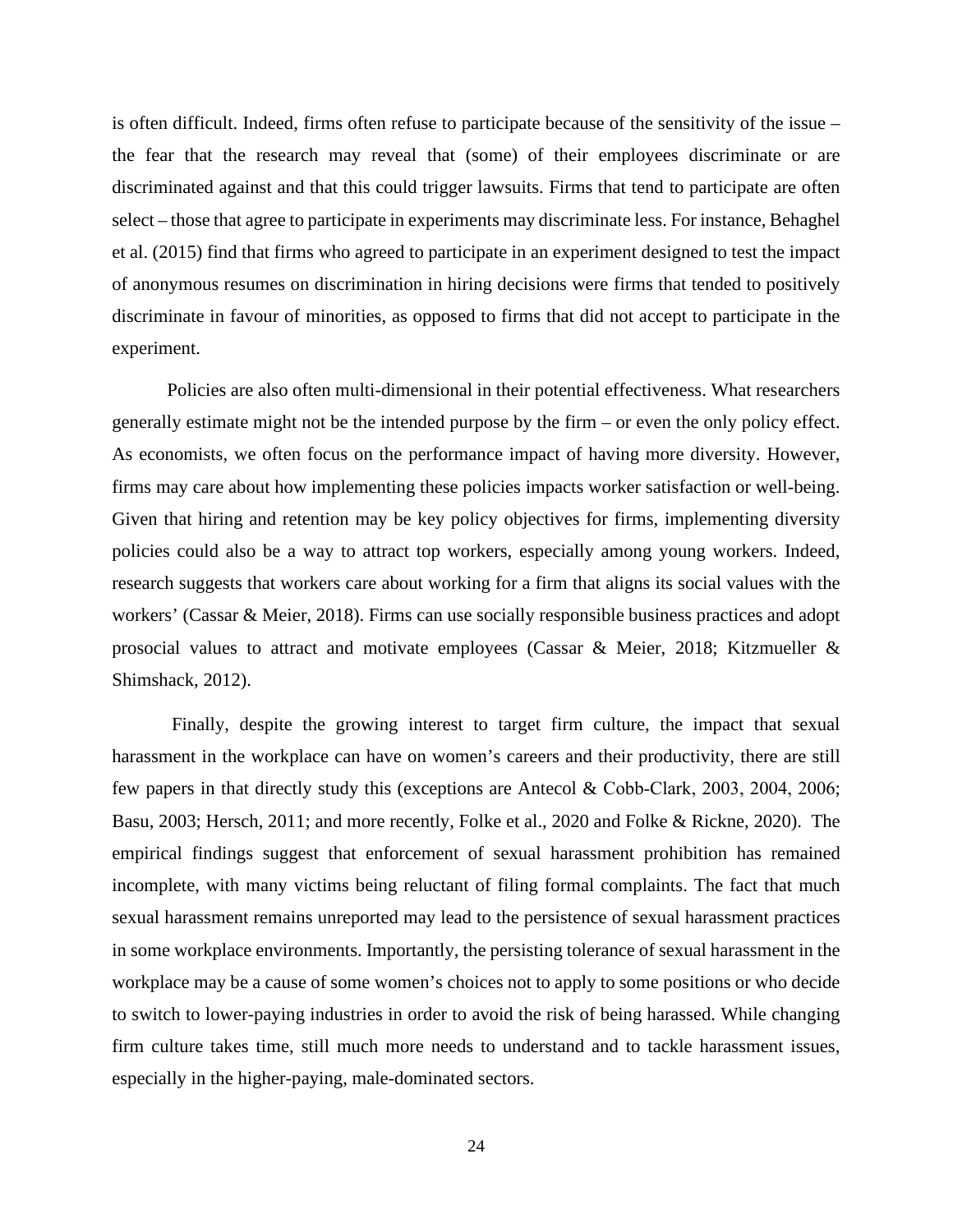#### **5. Conclusion and Policy Implications**

Although the business case was introduced around thirty years ago, it is only recently that firms and governments have accelerated the push towards more gender diversity in leadership positions. Firms and governments have been investing in different types of interventions, where some of the more recent policies seem to be more effective to promote the access of women, while others have not have worked as well. Public policies have also shown to play a vital role in promoting policies and tackling the issue of diversity, especially in countries and sectors where representation in lower.

Our research explores the business case study, as well as the main diversity policies that have been implemented, focusing on effectiveness of these policies, constraints in implementation and policy shortcomings. As potential future steps that could help guide policy, our study offers several potential policy recommendations for the development and improvement of gender diversity policies.

*(i) Quotas on C-suites*: the effectiveness of quotas at top level executive positions has shown to have mixed effects on performance. However, since quota policies tend to focus on the firm's board diversity, where the day-to-day running of the firm is quite limited, it seems that targeting lower level management is likely to have a more effective response.

*(ii) Mentoring/Network:* A growing number of firms are introducing policies that favour within-gender mentoring for junior employees. While there is some evidence in favour of having "role models", our research suggests that mentoring should not be based on gender alone – it can limit the exposure and experiences of junior employees. At the same time, it can overburden senior female mentees, who are still underrepresented.

*(iii) Firm Culture:* Our research points to more policy being needed to target and change firm culture. There is a growing literature that firm and management practices are highly important for firm performance (Bloom and Van Reenen, 2011). To target firm culture, some firms have implemented diversity training, but so far, the research suggests that this has only been with limited success. Alternative policies need to be tested.

*(iv) Family Friendly Policies:* Firms that are more "family friendly," and firms where temporary absence is less penalized, have a higher retention rate of women after childbirth.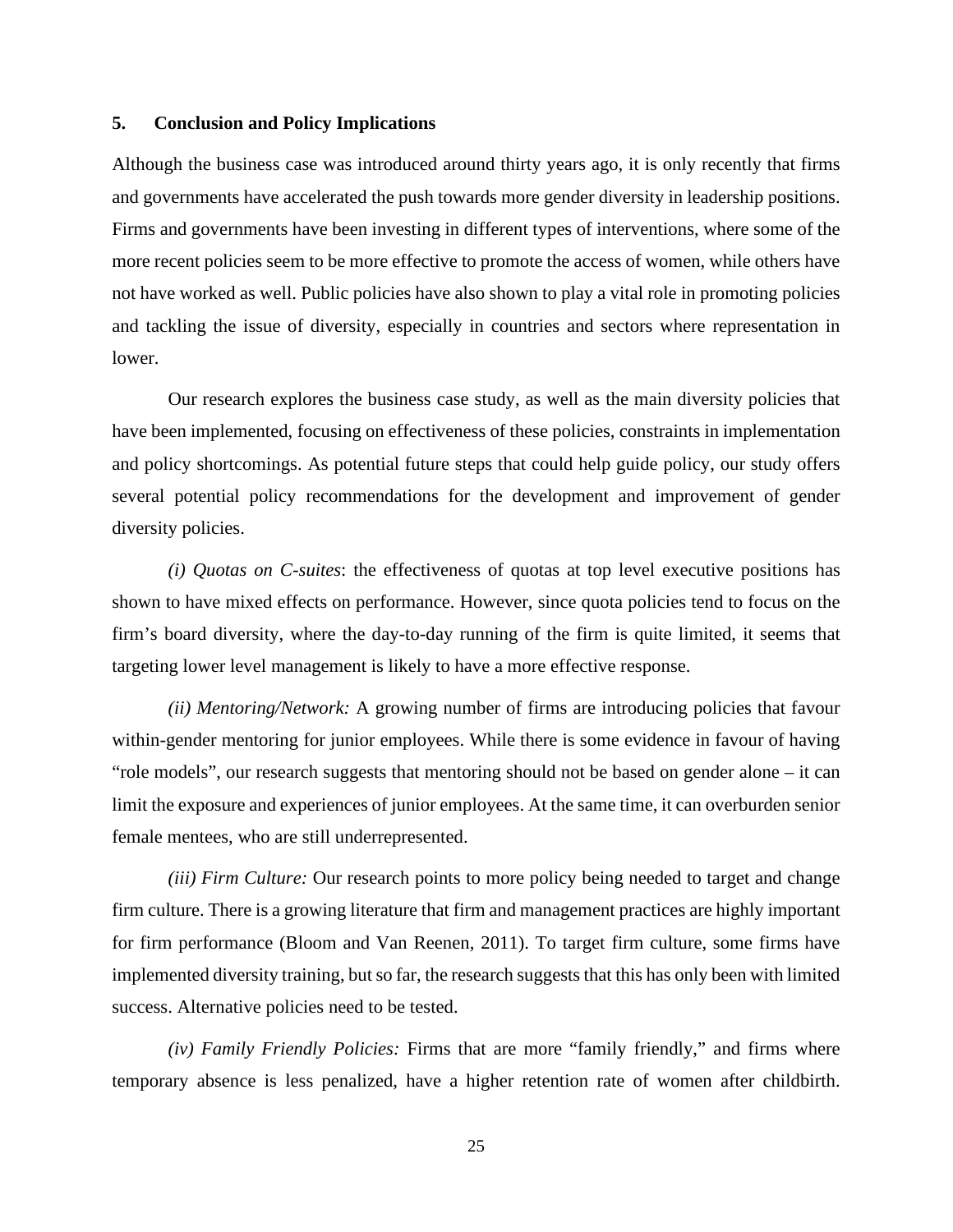However, these firms tend to be more concentrated in lower-paying and lower-skilled sectors. A broader commitment to flexibility and family friendliness across different types of firms, as well as change in the social norm towards flexible work by both men and women could be a potential step towards improving firm diversity, and also help reduce gender pay inequality.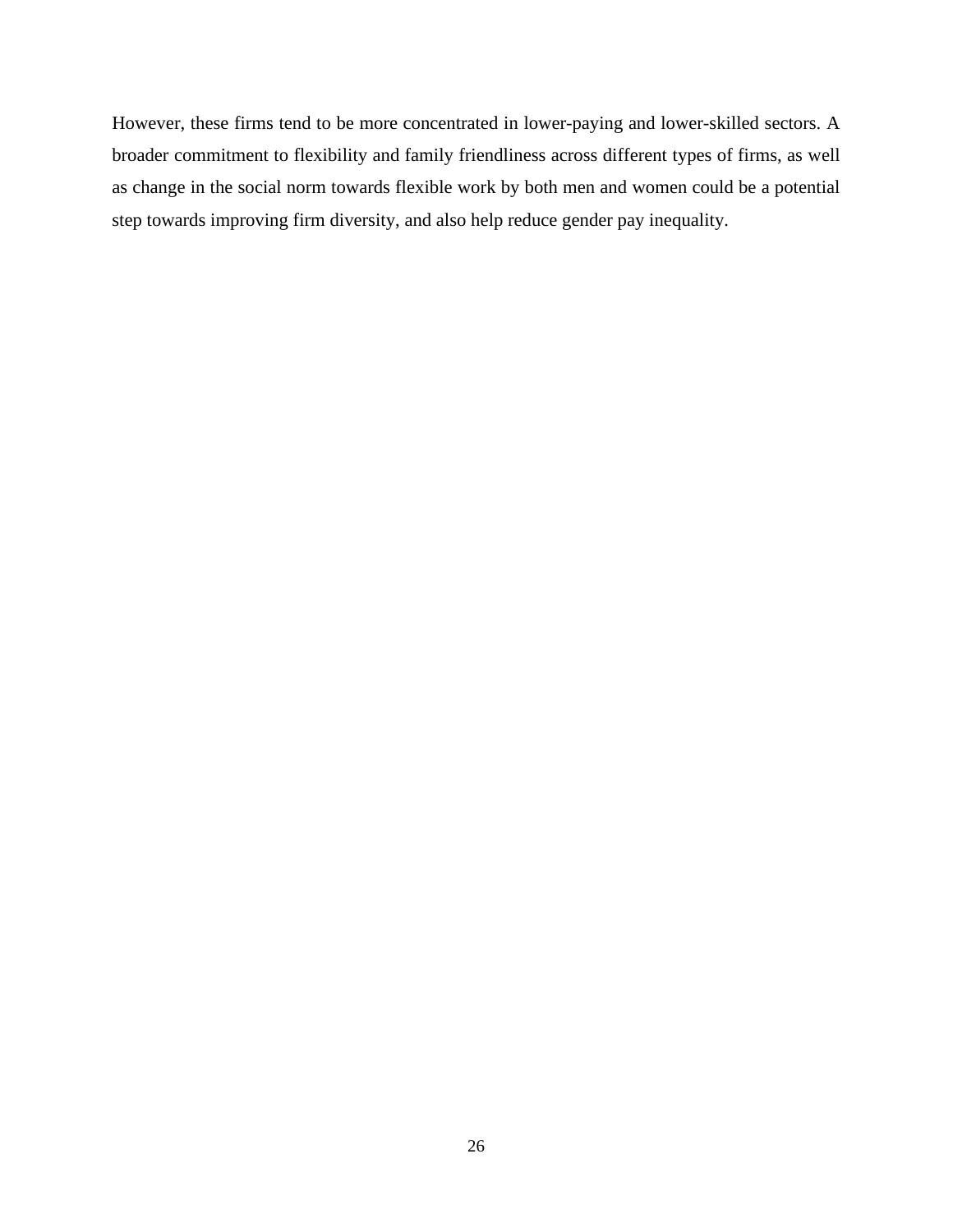#### **References**

Abraham, M. (2019). Gender-role Incongruity and Audience-based Gender Bias: An Examination of Networking among Entrepreneurs. *Administrative Science Quarterly*.

Adams, R. B. (2016). Women on boards: The superheroes of tomorrow?. *The Leadership Quarterly*, *27*(3), 371-386.

Adams, R. B., & Ferreira, D. (2009). Women in the boardroom and their impact on governance and performance. *Journal of Financial Economics*, *94*(2), 291-309.

Adams, R. B., & Ragunathan, V. (2017). Lehman sisters. *Available at SSRN 3046451*.

Ahern, K. R., & Dittmar, A. K. (2012). The changing of the boards: The impact on firm valuation of mandated female board representation. *The Quarterly Journal of Economics*, *127*(1), 137-197.

Altonji, J. G., & Blank, R. M. (1999). Race and gender in the labor market. *Handbook of labor economics*, *3*, 3143-3259.

Antecol, H., & Cobb‐Clark, D. (2003). Does sexual harassment training change attitudes? A view from the federal level. *Social Science Quarterly*, *84*(4), 826-842.

Antecol, H., & Cobb-Clark, D. (2004). The changing nature of employment-related sexual harassment: Evidence from the US federal government, 1978–1994. *ILR Review*, *57*(3), 443-461.

Antecol, H., & Cobb-Clark, D. (2006). The sexual harassment of female active-duty personnel: Effects on job satisfaction and intentions to remain in the military. *Journal of Economic Behavior & Organization*, *61*(1), 55-80.

Antecol, Heather, Kelly Bedard, and Jenna Stearns. 2018. "Equal but Inequitable: Who Benefits from Gender-Neutral Tenure Clock Stopping Policies?" *American Economic Review*, 108 (9): 2420-41.

Athey, S., Avery, C., & Zemsky, P. (2000). Mentoring and diversity. *American Economic Review*, *90*(4), 765-786.

Azmat, G., Cunat, V., & Henry, E. (2020). Gender Promotion Gaps: Career Aspirations and Workplace Experiences. *Working Paper.*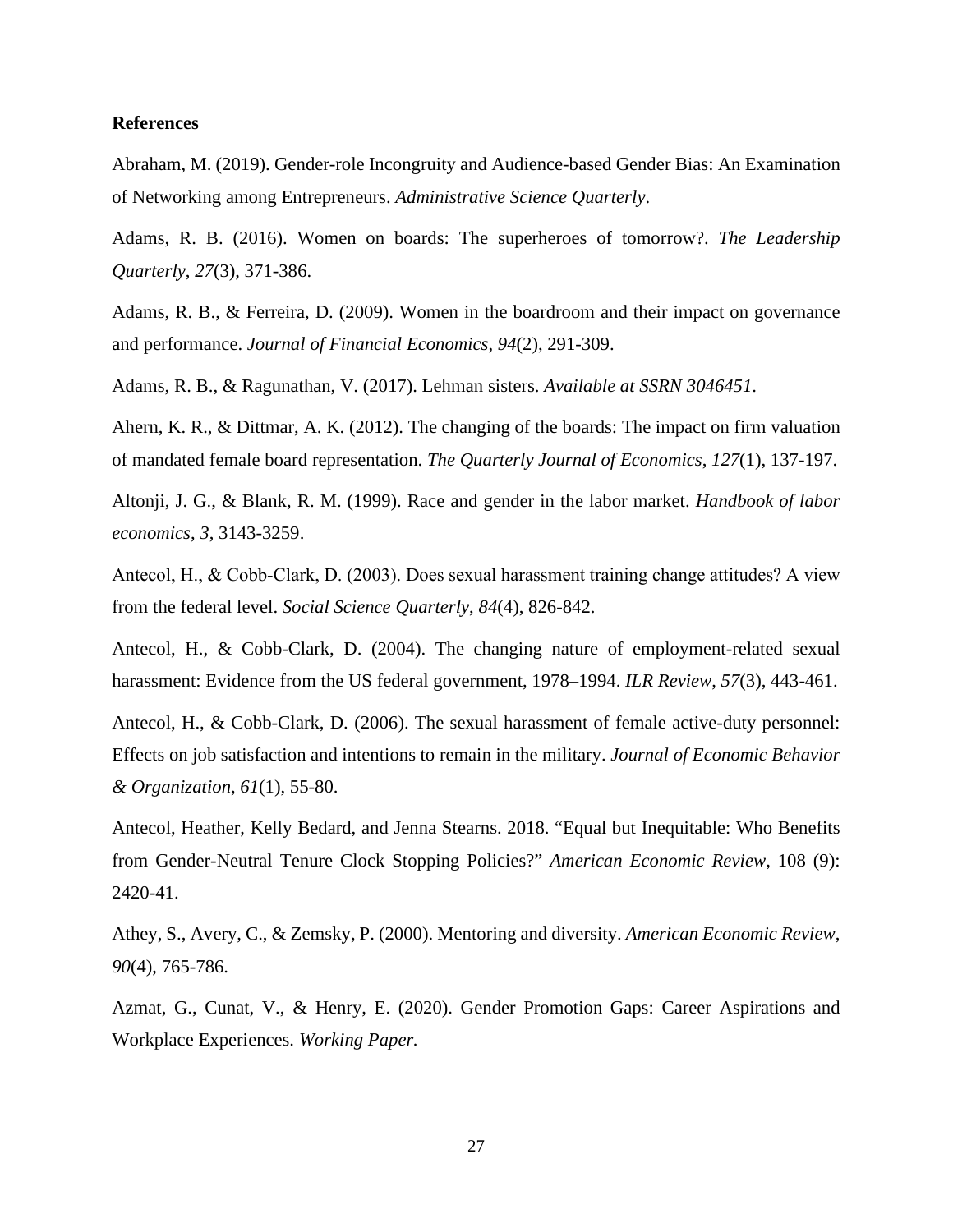Azmat, G., Hensvik, L., & Rosenqvist, O. (2020). Workplace Presenteeism, Job Substitutability and Gender Inequality, *Working Paper*.

Baker, M., Halberstam, Y., Kroft, K., Mas, A., & Messacar, D. (2019). *Pay Transparency and the Gender Gap* (No. w25834). National Bureau of Economic Research.

Basu, K. (2003). The economics and law of sexual harassment in the workplace. *Journal of Economic Perspectives*, *17*(3), 141-157.

Behaghel, L., Crépon, B., & Le Barbanchon, T. (2015). Unintended effects of anonymous resumes. *American Economic Journal: Applied Economics*, *7*(3), 1-27.

Bennedsen, M., Simintzi, E., Tsoutsoura, M., & Wolfenzon, D. (2019). *Do firms respond to gender pay gap transparency?* (No. w25435). National Bureau of Economic Research.

Bertrand, M., Black, S. E., Jensen, S., & Lleras-Muney, A. (2018). Breaking the glass ceiling? The effect of board quotas on female labour market outcomes in Norway. *The Review of Economic Studies*, *86*(1), 191-239.

Bloom, N., & Van Reenen, J. (2011). Human resource management and productivity. In *Handbook of Labor Economics* (Vol. 4, pp. 1697-1767). Elsevier.

Boring, A., & Philippe, A. (2017). *Reducing discrimination through norms or information: Evidence from a field experiment on student evaluations of teaching* (No. 17-72). Institute for Advanced Study in Toulouse (IAST).

Bosquet, Clément, Pierre‐Philippe Combes, and Cecilia García‐Peñalosa. "Gender and promotions: evidence from academic economists in France." *The Scandinavian Journal of Economics* 121.3 (2019): 1020-1053.

Boston Consulting Group. (2017). *Total Societal Impact: A New Lens for Strategy.*

de Cabo, R. M., Terjesen, S., Escot, L., & Gimeno, R. (2019). Do 'soft law'board gender quotas work? Evidence from a natural experiment. *European Management Journal*.

Cardoso, A. R., & Winter-Ebmer, R. (2010). Female-led firms and gender wage policies. *ILR Review*, *64*(1), 143-163.

Carlana, M. (2019). Implicit stereotypes: Evidence from teachers' gender bias. *The Quarterly Journal of Economics*, *134*(3), 1163-1224.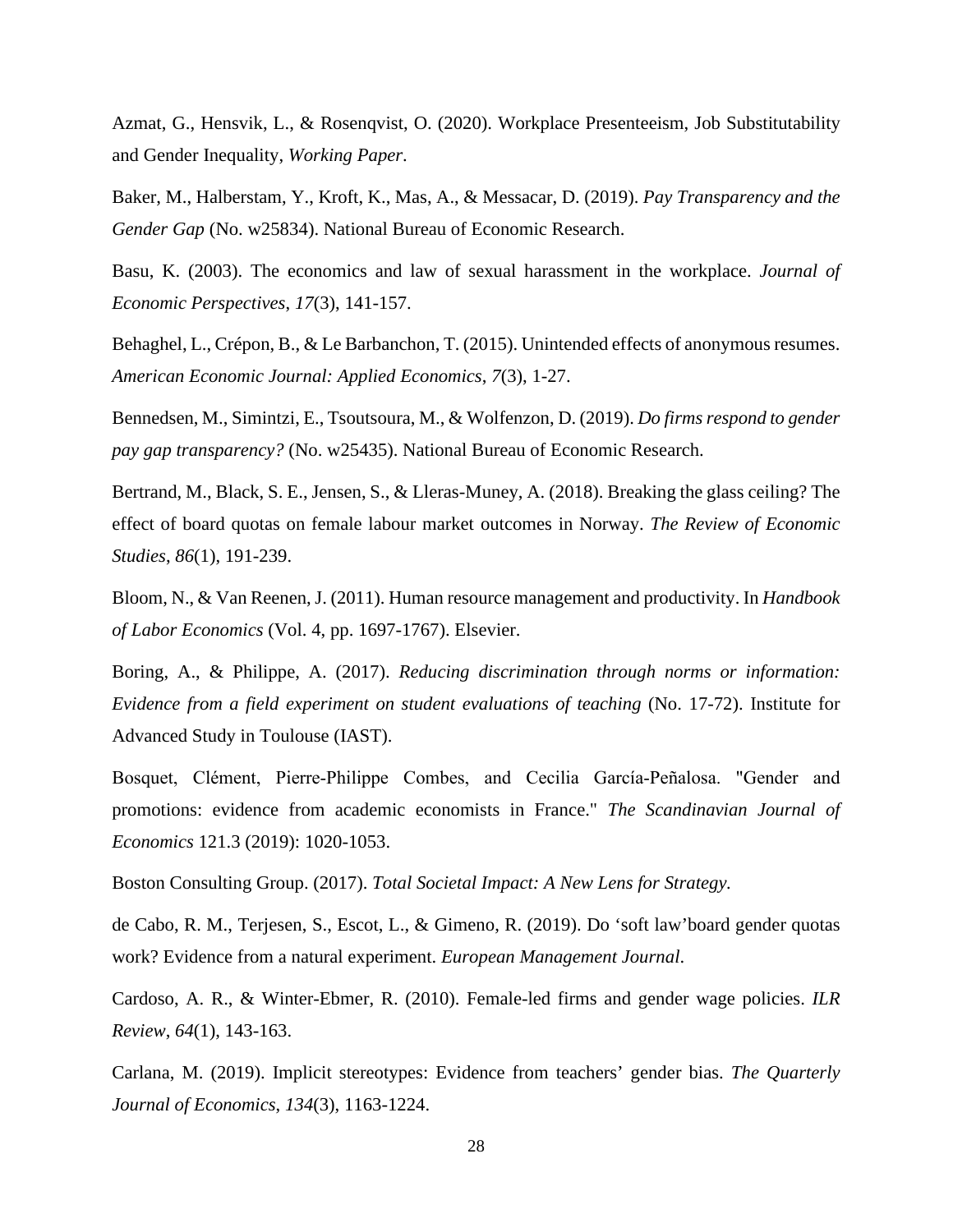Cassar, L., & Meier, S. (2018). Nonmonetary Incentives and the Implications of Work as a Source of Meaning. *Journal of Economic Perspectives*, *32*(3), 215-38.

Center for Talent Innovation. (2013). Innovation, Diversity, and Market Growth.

Chang, E. H., Milkman, K. L., Gromet, D. M., Rebele, R. W., Massey, C., Duckworth, A. L., & Grant, A. M. (2019). The mixed effects of online diversity training. *Proceedings of the National Academy of Sciences*, *116*(16), 7778-7783.

Cingano, F., & Rosolia, A. (2012). People I know: job search and social networks. *Journal of Labor Economics*, *30*(2), 291-332.

Coleman, J. (1988). Free riders and Zealots: The Role of Social Networks. Sociological Theory 6  $(1), 52-57.$ 

Cortes, P., & Pan, J. (2018). Occupation and gender. *The Oxford Handbook of Women and the Economy*, 425.

Cox, T. H., & Blake, S. (1991). Managing cultural diversity: Implications for organizational competitiveness. *Academy of Management Perspectives*, *5*(3), 45-56.

Croson, R., & Gneezy, U. (2009). Gender differences in preferences. *Journal of Economic Literature*, *47*(2), 448-74.

Cullen, Z. B., & Perez-Truglia, R. (2019). The Old Boys' Club: Schmoozing and the Gender Gap (No. w26530). *National Bureau of Economic Research*.

Deloitte. (2013). Waiter, is that inclusion in my soup?

Deloitte. (2014). From diversity to inclusion.

Deloitte. (2015). Why Diversity Matters.

Dobbin, F., Schrage, D., & Kalev, A. (2015). Rage against the iron cage: The varied effects of bureaucratic personnel reforms on diversity. *American Sociological Review*, *80*(5), 1014-1044.

Dobbin, F., & Kalev, A. (2016). Why Diversity Programs Fail. *Harvard Business Review*, *94*(7).

Dobbin, F., & Kalev, A. (2017). Are diversity programs merely ceremonial? Evidence-free institutionalization. *Royston Greenwood/Christine Oliver/Thomas B. Lawrence/Renate E. Meyer (Hg.): The SAGE Handbook of Organizational Institutionalism. London*, 808-828.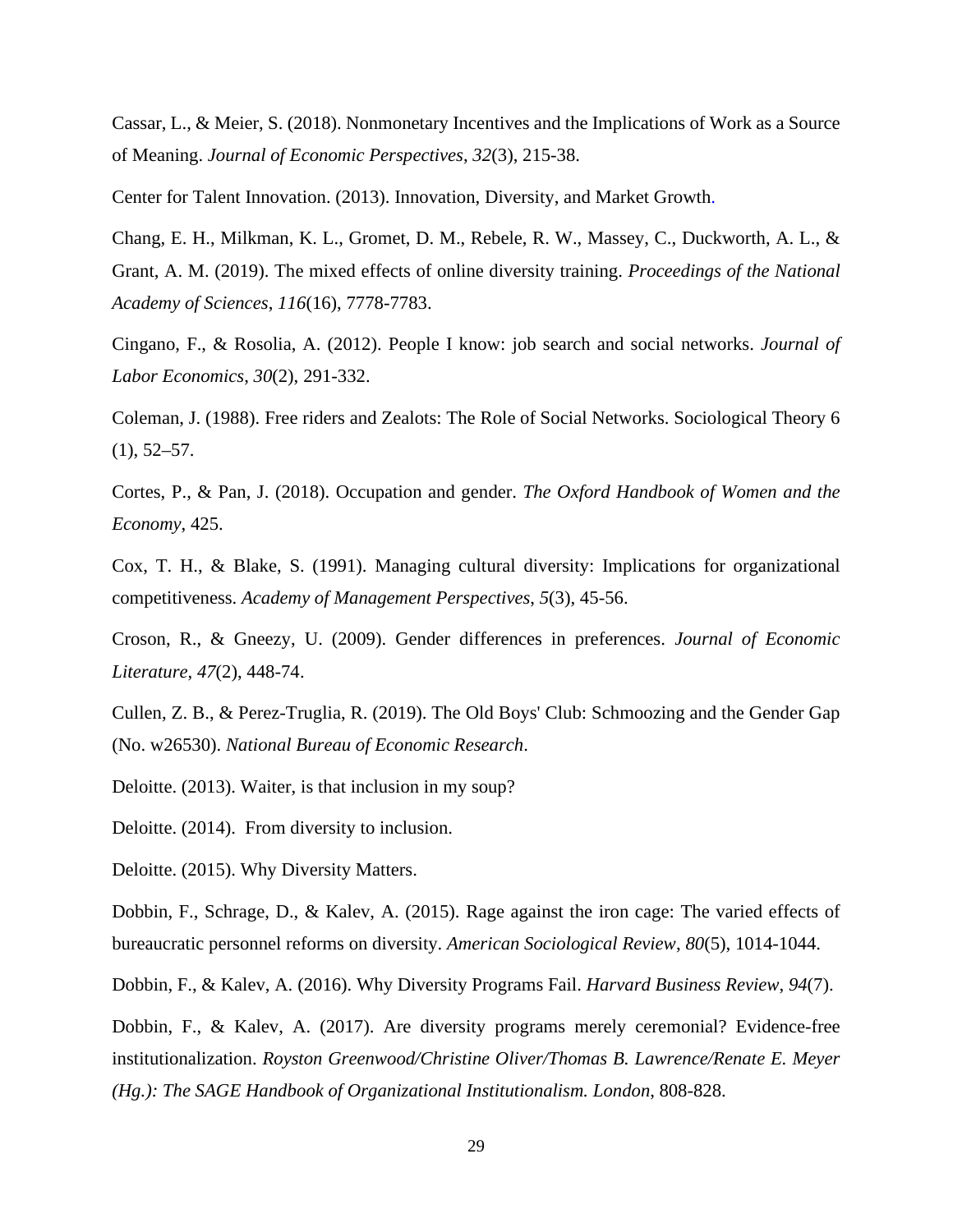Dobbin, F., & Kalev, A. (2018). Why Doesn't Diversity Training Work? The Challenge for Industry and Academia. *Anthropology Now*, *10*(2), 48-55.

Duchini, E., Simion, S., & Turrell, A. (2019). Firm response to the public disclosure of gender gaps data, *Working Paper.* 

European Commission. (2019). *2019 report on equality between women and men in the EU.*

Ferreira, D., Ginglinger, E., Laguna, M. A., & Skalli, Y. (2020). Closing the Gap: Gender Quotas and Corporate Board Composition. *Working Paper.* 

Folke, O., & Rickne, J. (2020). Sexual Harassment and Gender Inequality in the Labor Market, *Working Paper.*

Folke, O., Rickne, J., Tanaka, S., & Tateishi, Y. (2020). Sexual Harassment of Women Leaders. *Daedalus*, *149*(1), 180-197.

Friebel, G., Lalanne, M., Richter, B., Schwardmann, P., & Seabright, P. (2017). Women Form Social Networks More Selectively and Less Opportunistically than Men. *SAFE Working Paper No. 168*.

Glover, D., Pallais, A., & Pariente, W. (2017). Discrimination as a self-fulfilling prophecy: Evidence from French grocery stores. *The Quarterly Journal of Economics*, *132*(3), 1219-1260.

Goldin, C. (2014). A grand gender convergence: Its last chapter. *American Economic Review*, *104*(4), 1091-1119.

Goldin, C., & Katz, L. F. (2011). The cost of workplace flexibility for high-powered professionals. *The Annals of the American Academy of Political and Social Science*, *638*(1), 45-67.

Goldin, C., & Katz, L. F. (2016). A most egalitarian profession: pharmacy and the evolution of a family-friendly occupation. *Journal of Labor Economics*, *34*(3), 705-746.

Granovetter, M. (1973). The Strength of Weak Ties. American Journal of Sociology, 1360–1380.

Halberstam, Y. (2019). *Voice at Work* (No. tecipa-635).

Hensvik, L., & Skans, O. N. (2016). Social networks, employee selection, and labor market outcomes. *Journal of Labor Economics*, *34*(4), 825-867.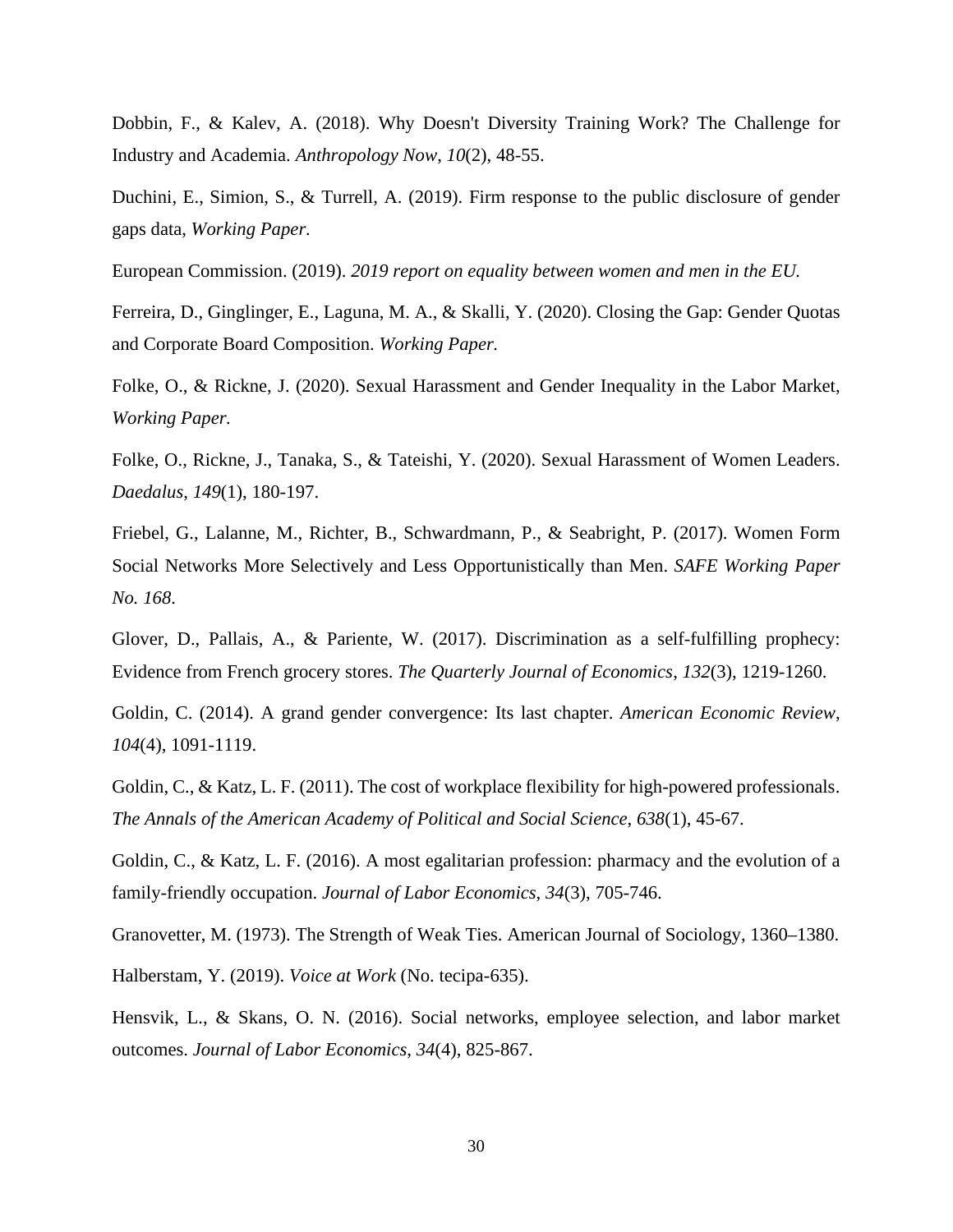Herring, C. (2009). Does diversity pay?: Race, gender, and the business case for diversity. *American Sociological Review*, *74*(2), 208-224.

Hersch, J. (2011). Compensating differentials for sexual harassment. *American Economic Review*, *101*(3), 630-34.

Hotz, V. J., Johansson, P., & Karimi, A. (2017). *Parenthood, family friendly workplaces, and the gender gaps in early work careers* (No. w24173). National Bureau of Economic Research.

Hwang, S., Shivdasani, A., & Simintzi, E. (2019). Mandating women on boards: evidence from the United States. R&R at *Review of Financial Studies*

ILO. (2019). Women in Business and Management: A global survey of enterprises.

Katz, D., McIntosh, L., & Lipton, W. (2017). Activism and Board Diversity. *Harvard Law School Forum on Corporate Governance.* https://corpgov.law.harvard.edu/2017/09/29/activism-andboard-diversity/

Kim, D., & Starks, L. T. (2016). Gender diversity on corporate boards: Do women contribute unique skills?. *American Economic Review*, *106*(5), 267-71.

Kirsch, A. (2018). The gender composition of corporate boards: A review and research agenda. *The Leadership Quarterly*, *29*(2), 346-364.

Kitzmueller, M., & Shimshack, J. (2012). Economic perspectives on corporate social responsibility. *Journal of Economic Literature*, *50*(1), 51-84.

Kunze, A., & Miller, A. R. (2017). Women helping women? Evidence from private sector data on workplace hierarchies. *Review of Economics and Statistics*, *99*(5), 769-775.

Lindenlaub, I., & Prummer, A. (2019). Network Structure and Performance. *Working Paper.*

London Business School. (2003). *The Tyson Report on the Recruitment and Development of Non-Executive Directors.*

Mannix, E., & Neale, M. A. (2005). What differences make a difference? The promise and reality of diverse teams in organizations. *Psychological science in the public interest*, *6*(2), 31-55.

Matsa, D. A., & Miller, A. R. (2013). A female style in corporate leadership? Evidence from quotas. *American Economic Journal: Applied Economics*, *5*(3), 136-69.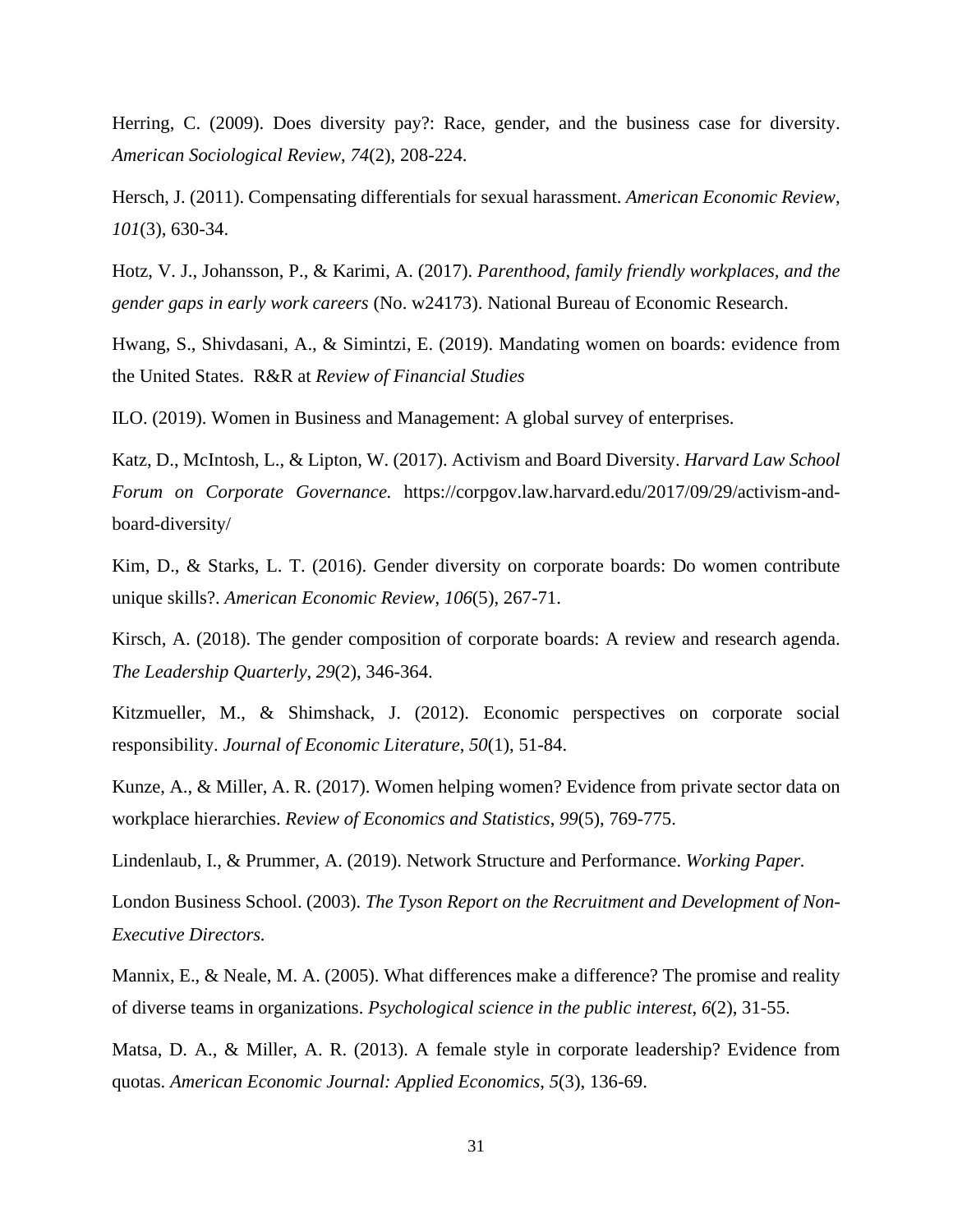McKinsey. (2018). Delivering through diversity.

Oberfield, Z. W. (2014). Accounting for time: Comparing temporal and atemporal analyses of the business case for diversity management. *Public Administration Review*, *74*(6), 777-789.

Paluck, E. L., & Green, D. P. (2009). Prejudice reduction: What works? A critical look at evidence from the field and the laboratory. *Annual Review of Psychology*, *60*, 339-367.

Roosevelt Thomas, R. (1990). From affirmative action to affirming diversity. *Harvard Business Review*, *1*, 107-117.

Vernos, I. (2013). Research management: Quotas are questionable. *Nature*, *495*(7439), 39.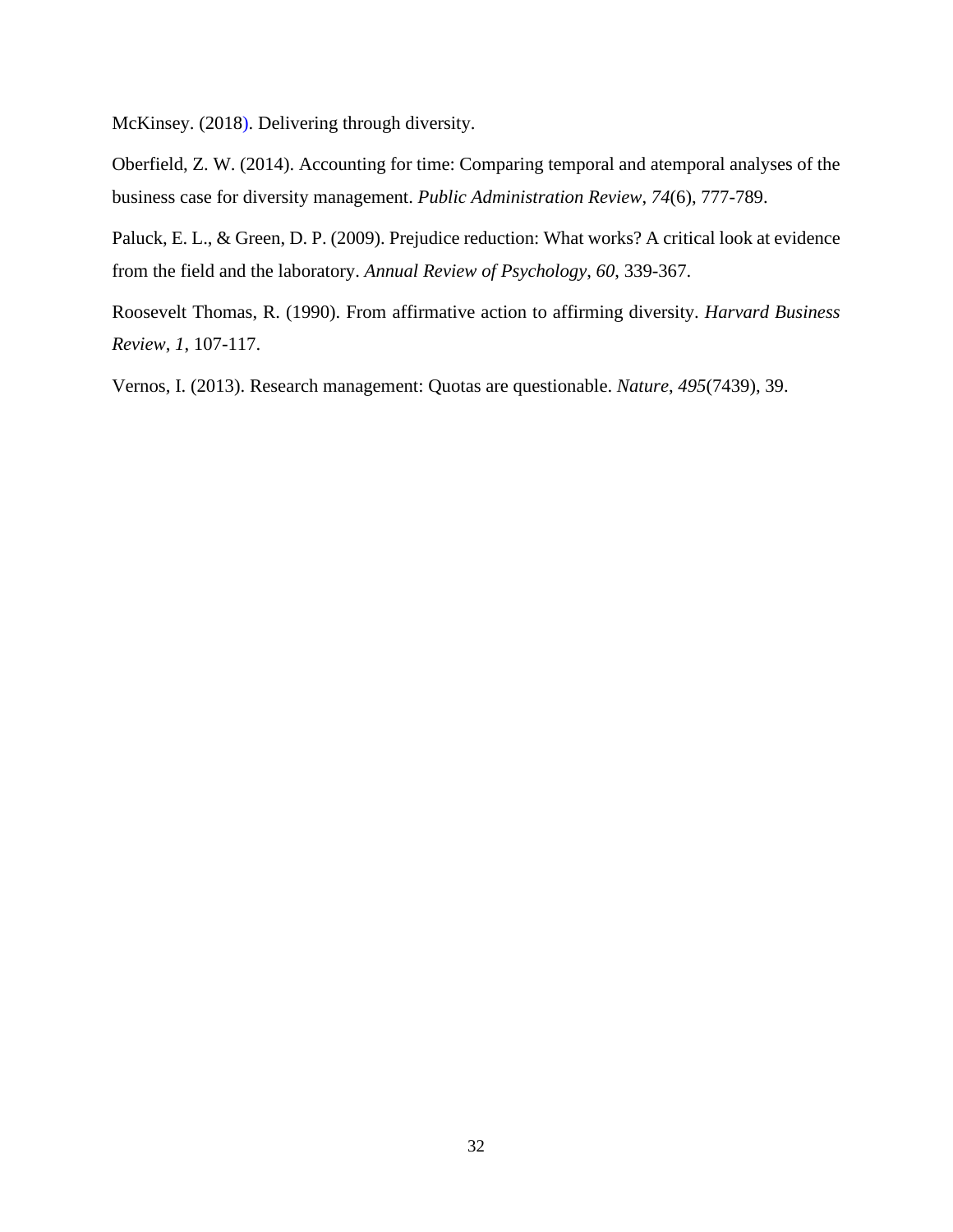### Appendix.

### **Table A.1. Matching Vigeo and ILO's sector classifications**

| VIGEO classification                  | ILO classification                                                                                         |  |  |  |
|---------------------------------------|------------------------------------------------------------------------------------------------------------|--|--|--|
| Aerospace                             | Economic activity (ISIC-Rev.4): C. Manufacturing                                                           |  |  |  |
| Automobiles                           | Economic activity (ISIC-Rev.4): C. Manufacturing                                                           |  |  |  |
| Beverage                              | Economic activity (ISIC-Rev.4): G. Wholesale and retail trade; repair of motor<br>vehicles and motorcycles |  |  |  |
| Broadcasting & Advertising            | Economic activity (ISIC-Rev.4): J. Information and communication                                           |  |  |  |
| <b>Building Materials</b>             | Economic activity (ISIC-Rev.4): F. Construction                                                            |  |  |  |
| <b>Business Support Services</b>      | Economic activity (ISIC-Rev.4): M. Professional, scientific and technical<br>activities                    |  |  |  |
| Chemicals                             | Economic activity (ISIC-Rev.4): C. Manufacturing                                                           |  |  |  |
| <b>Development Banks</b>              | Economic activity (ISIC-Rev.4): U. Activities of extraterritorial organizations and<br>bodies              |  |  |  |
| Diversified Banks                     | Economic activity (ISIC-Rev.4): K. Financial and insurance activities                                      |  |  |  |
| Electric & Gas Utilities              | Economic activity (ISIC-Rev.4): D. Electricity; gas, steam and air conditioning<br>supply                  |  |  |  |
| Electric Components & Equipment       | Economic activity (ISIC-Rev.4): C. Manufacturing                                                           |  |  |  |
| Energy                                | Economic activity (ISIC-Rev.4): D. Electricity; gas, steam and air conditioning<br>supply                  |  |  |  |
| Financial Services - General          | Economic activity (ISIC-Rev.4): K. Financial and insurance activities                                      |  |  |  |
| Financial Services - Real Estate      | Economic activity (ISIC-Rev.4): L. Real estate activities                                                  |  |  |  |
| Food                                  | Economic activity (ISIC-Rev.4): I. Accommodation and food service activities                               |  |  |  |
| Forest Products & Paper               | Economic activity (ISIC-Rev.4): A. Agriculture; forestry and fishing                                       |  |  |  |
| Health Care Equipment & Services      | Economic activity (ISIC-Rev.4): Q. Human health and social work activities                                 |  |  |  |
| <b>Heavy Construction</b>             | Economic activity (ISIC-Rev.4): F. Construction                                                            |  |  |  |
| Home Construction                     | Economic activity (ISIC-Rev.4): F. Construction                                                            |  |  |  |
| Hotel, Leisure Goods & Services       | Economic activity (ISIC-Rev.4): I. Accommodation and food service activities                               |  |  |  |
| Industrial Goods & Services           | Economic activity (ISIC-Rev.4): C. Manufacturing                                                           |  |  |  |
| Insurance                             | Economic activity (ISIC-Rev.4): K. Financial and insurance activities                                      |  |  |  |
| Local authorities                     | Economic activity (ISIC-Rev.4): N. Administrative and support service activities                           |  |  |  |
| Luxury Goods & Cosmetics              | Economic activity (ISIC-Rev.4): G. Wholesale and retail trade; repair of motor<br>vehicles and motorcycles |  |  |  |
| Mechanical<br>Components<br>Equipment | & Economic activity (ISIC-Rev.4): C. Manufacturing                                                         |  |  |  |
| Mining & Metals                       | Economic activity (ISIC-Rev.4): B. Mining and quarrying                                                    |  |  |  |
| Oil Equipment & Services              | Economic activity (ISIC-Rev.4): B. Mining and quarrying                                                    |  |  |  |
| Pharmaceuticals & Biotechnology       | Economic activity (ISIC-Rev.4): M. Professional, scientific and technical<br>activities                    |  |  |  |
| Publishing                            | Economic activity (ISIC-Rev.4): J. Information and communication                                           |  |  |  |
| Retail & Specialised Banks            | Economic activity (ISIC-Rev.4): K. Financial and insurance activities                                      |  |  |  |
| Software & IT Services                | Economic activity (ISIC-Rev.4): J. Information and communication                                           |  |  |  |
| Specialised Retail                    | Economic activity (ISIC-Rev.4): G. Wholesale and retail trade; repair of motor<br>vehicles and motorcycles |  |  |  |
| Specific Purpose Banks & Agencies     | Economic activity (ISIC-Rev.4): K. Financial and insurance activities                                      |  |  |  |